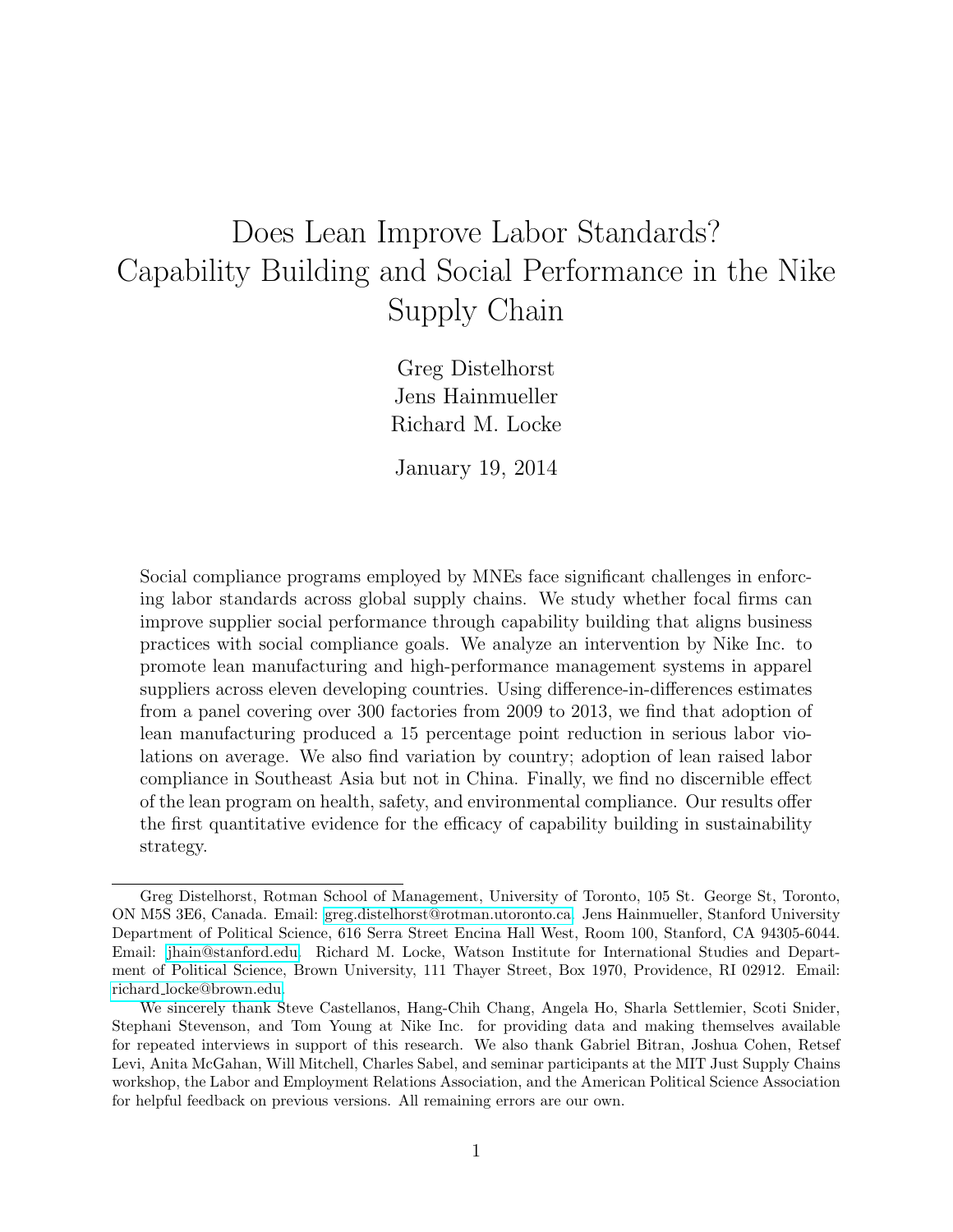# 1 Introduction

Corporate social performance has become a key goal in strategic management. As activists and the media have grown increasingly adept at pressuring firms surrounding the social impacts of their activities [\(Porter and Kramer 2006\)](#page-29-0), scholars have linked corporate social performance to a variety of positive outcomes, including improved access to finance [\(Cheng,](#page-26-0) [Ioannou and Serafeim 2013\)](#page-26-0), the ability to attract talented employees [\(Turban and Green](#page-29-1)[ing 1997;](#page-29-1) [Bhattacharya, Sen and Korschun 2008\)](#page-26-1), increased recommendations from stock analysts [\(Luo et al. 2013\)](#page-28-0), and improved risk management [\(Koh, Qian and Wang 2013\)](#page-27-0). Effective social performance strategy is particularly important to firms transacting in global value chains that span jurisdictions with weak regulatory enforcement or high levels of corruption [Kytle and Ruggie](#page-27-1) [\(2005\)](#page-27-1).

A wide variety of multinational enterprises—including industry leaders in retail (Walmart, Target, Ikea), electronics (Apple, Microsoft, HP), toys (Mattel, Hasbro), soft drinks (Coca Cola), and the ten most valuable global apparel brands<sup>[1](#page-1-0)</sup>—have responded by adopting compliance programs to enforce social performance standards in their global supply chains. The goal of these programs is to improve the social performance of upstream business partners, primarily in developing countries, thereby addressing stakeholder concerns about labor, environmental, and health conditions in globalized production and reducing social and reputational risk for lead firms [\(Locke 2013\)](#page-28-1). Yet despite widespread adoption of social compliance programs, research has repeatedly shown that they yield only limited improvements in social performance [\(Barrientos and Smith 2007;](#page-26-2) Egels-Zandén 2007; [Locke](#page-28-2) [and Romis 2007;](#page-28-2) [Locke, Qin and Brause 2007;](#page-28-3) [Lund-Thomsen et al. 2012\)](#page-28-4). Weak social compliance means that core labor, safety, and environmental standards are violated in the production of popular consumer goods, placing employees' health and economic wellbeing at risk. From the managerial perspective, ineffective compliance programs threaten corporate social performance and its associated benefits. The persistence of socially irresponsible practices in the supply chain also expose lead-firms to the risk of negative financial shocks associated with the disclosure of socially harmful corporate behavior [\(Klassen and McLaughlin](#page-27-2) [1996;](#page-27-2) [Flammer 2012\)](#page-26-4).

In this paper we examine the idea that a major limitation of most supply chain com-

<span id="page-1-0"></span><sup>&</sup>lt;sup>1</sup> The top ten global apparel brands ranked by Millward Brown Optimor (2013) are Zara, Nike, H&M, Ralph Lauren, Adidas, Uniqlo, Next, Lululemon, Hugo Boss, and Calvin Klein. Ralph Lauren has not yet issued a corporate sustainability report, but it claims to, "conduct independent audits of our suppliers to evaluate their compliance with our Operating Guidelines." [http://www.ralphlauren.com/transparencyact/](http://www.ralphlauren.com/transparencyact/index.jsp?ab=footer_CAtransparencyact) [index.jsp?ab=footer\\_CAtransparencyact](http://www.ralphlauren.com/transparencyact/index.jsp?ab=footer_CAtransparencyact) (Accessed Nov 19, 2013).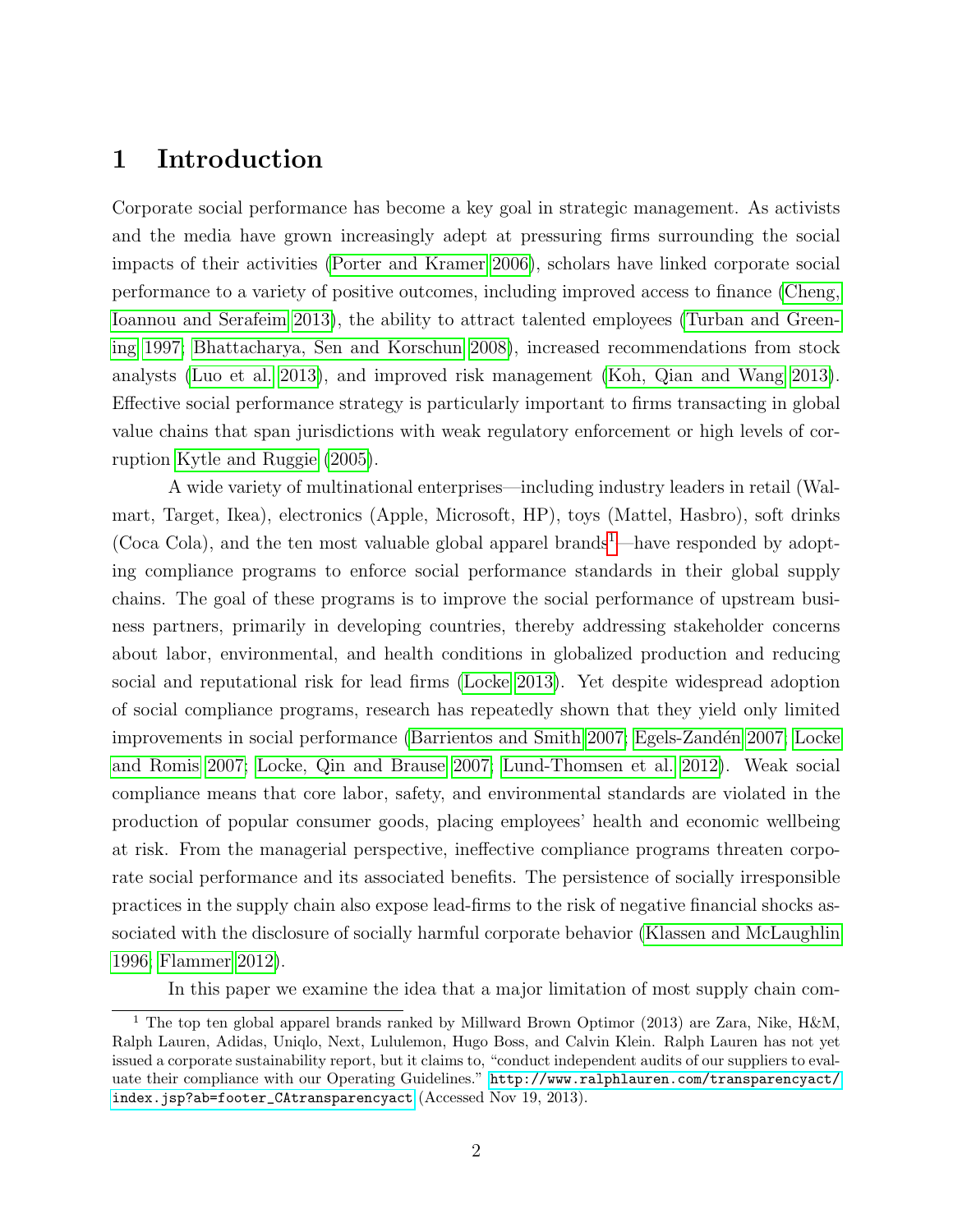pliance programs is poor integration of social compliance goals with core business practices. Market demands tend to decouple supply chain social compliance activities from other business practices, mirroring pathologies documented in other corporate compliance programs [\(Weaver, Trevino and Cochran 1999;](#page-29-2) [MacLean and Behnam 2010\)](#page-28-5). To make matters worse, supply chain compliance programs are enforced across the boundaries of firms. Buyers therefore face additional challenges of monitoring and coordinating the activities of independent organizations.

We hypothesize that capability-building interventions that align supplier business practices with social compliance goals will lead to improved social performance in global supply chains. We test this hypothesis with an empirical study of management practices and social compliance in global apparel production, an industry that employs over 25 million in low- to middle-income countries [\(International Labour Organization 2005\)](#page-27-3). Since 2008, Nike Inc.—an international leader in the design and retail of athletic apparel, footwear, and equipment—has promoted the adoption of lean manufacturing techniques in its apparel supply base. This program transformed management systems in participating suppliers with the goal of improving both operational and social performance. Nike provided extensive training in lean manufacturing to supplier management, encouraged the adoption of these techniques, and verified that supplier production lines met their lean standards. Supplier adoption of this production system required significant changes to the organization of production, the management of data, and the participation of production employees in supplier factories, with emphasis placed on multi-skilled workers who actively participate in production processes.

Drawing on difference-in-difference estimates from panel data of over 300 factories across eleven developing countries between 2009 and 2013, we find that Nike's lean intervention produced a significant improvement in a key aspect of factory social performance: participation in the lean program led to a 15 percentage point reduction in serious labor violations. This finding is robust to alternative specifications, including an examination of pre-trends among the lean-adopters. By contrast, we detect no significant effect of the lean program on health, safety and environmental compliance. We also find heterogeneity in labor improvements by country; while the program significantly raised labor compliance in Southeast Asia, factories in China show no improvement.

Our work contributes to a greater understanding of how MNE strategy affects social outcomes in global markets in three ways. First, we establish a causal link between management strategy and social performance outcomes. While a growing scholarly consensus affirms the importance of corporate social performance, major questions remain about how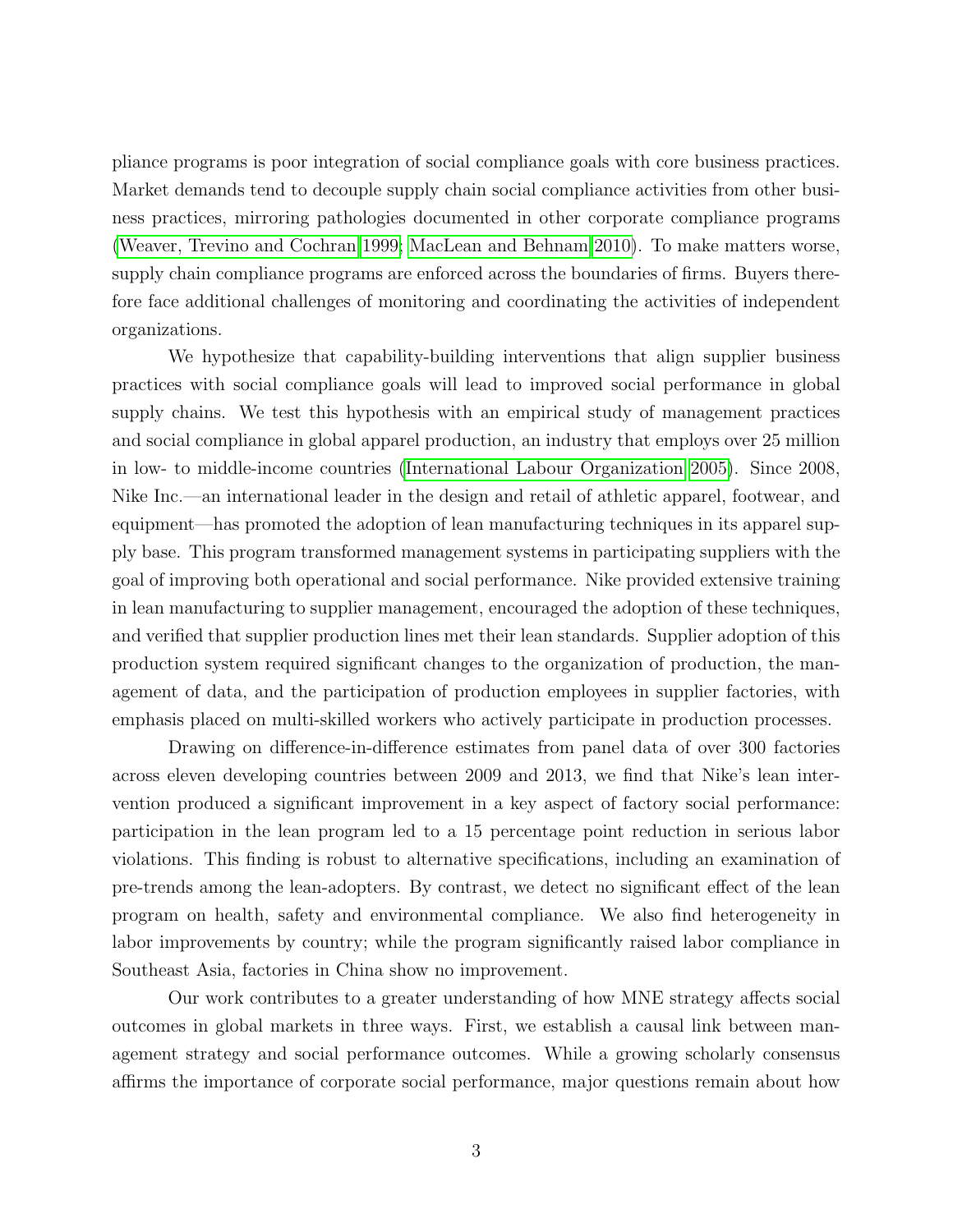to achieve this performance. The problem of social performance is particularly troublesome in global supply chains that link multiple organizations, economies, and political jurisdictions. Our findings represent the first quantitative evidence linking capability building to improved social performance in global production. Capability-building interventions are increasingly promoted by both focal firms and external stakeholders to improve supply chain social compliance [\(Oxfam 2010;](#page-28-6) [IMPACTT 2011\)](#page-27-4), but empirical evidence on their impact is limited and ambivalent [\(Locke, Amengual and Mangla 2009;](#page-27-5) [Locke et al. 2007\)](#page-28-7), leading to calls for new empirical work to fill the gap [\(Lund-Thomsen and Lindgreen 2013\)](#page-28-8). This paper estimates the effects of a large capability-building program across a variety of economic and political contexts. Our use of unit fixed-effects for econometric identification also offers a methodological advance from previous research on social compliance programs, which has relied on cross-sectional analysis [\(Locke et al. 2007\)](#page-28-7).

Secondly, this study contributes to a debate about how high-performance work systems in globalized production affect social performance. Various studies have documented the impact of lean and related high performance work systems on worker productivity [\(Mac-](#page-28-9)[Duffie 1995;](#page-28-9) [Dunlop and Weil 1996;](#page-26-5) [Ichniowski, Shaw and Prennushi 1997\)](#page-27-6), improved quality [\(MacDuffie 1995;](#page-28-9) [Bloom et al. 2013\)](#page-26-6), financial performance and profitability [\(Huselid 1995\)](#page-27-7), and working conditions [\(Ichniowski et al. 1996\)](#page-27-8). In turn, some research has suggested that pressure in global supply chains to adopt lean manufacturing and other process improvements has actually led to a deterioration of working conditions and labor rights for workers in supply chain factories, as managers lacking the skills and resources to effectively implement these systems shift the costs of flexible production onto the workforce in the form of longer hours and more precarious employment [\(Dhanarajan 2005;](#page-26-7) [Raworth and Kidder 2009\)](#page-29-3). Our results indicate that high-performance work systems can be meaningfully implemented in the context of global production, and that their adoption can yield benefits for workers, linking economic upgrading to social upgrading in global supply chains [\(Barrientos, Gereffi](#page-26-8) [and Rossi 2011\)](#page-26-8). Most importantly, because the adoption of high-performance management systems stands to simultaneously benefit the buyer, supplier, and workers, this intervention promises greater sustainability than traditional compliance regimes.

Finally, our findings on capability building suggest a strategy for reconciling tension between the imperatives of supply chain management and social performance. Contemporary sourcing strategies such as competitive costing, reduced lead-times, and smaller order sizes shift risks onto suppliers and their workforces, thereby undermining key goals of social compliance programs [\(Locke 2013;](#page-28-1) [Dhanarajan 2005;](#page-26-7) [Barrientos 2013;](#page-26-9) [Riisgaard 2009\)](#page-29-4).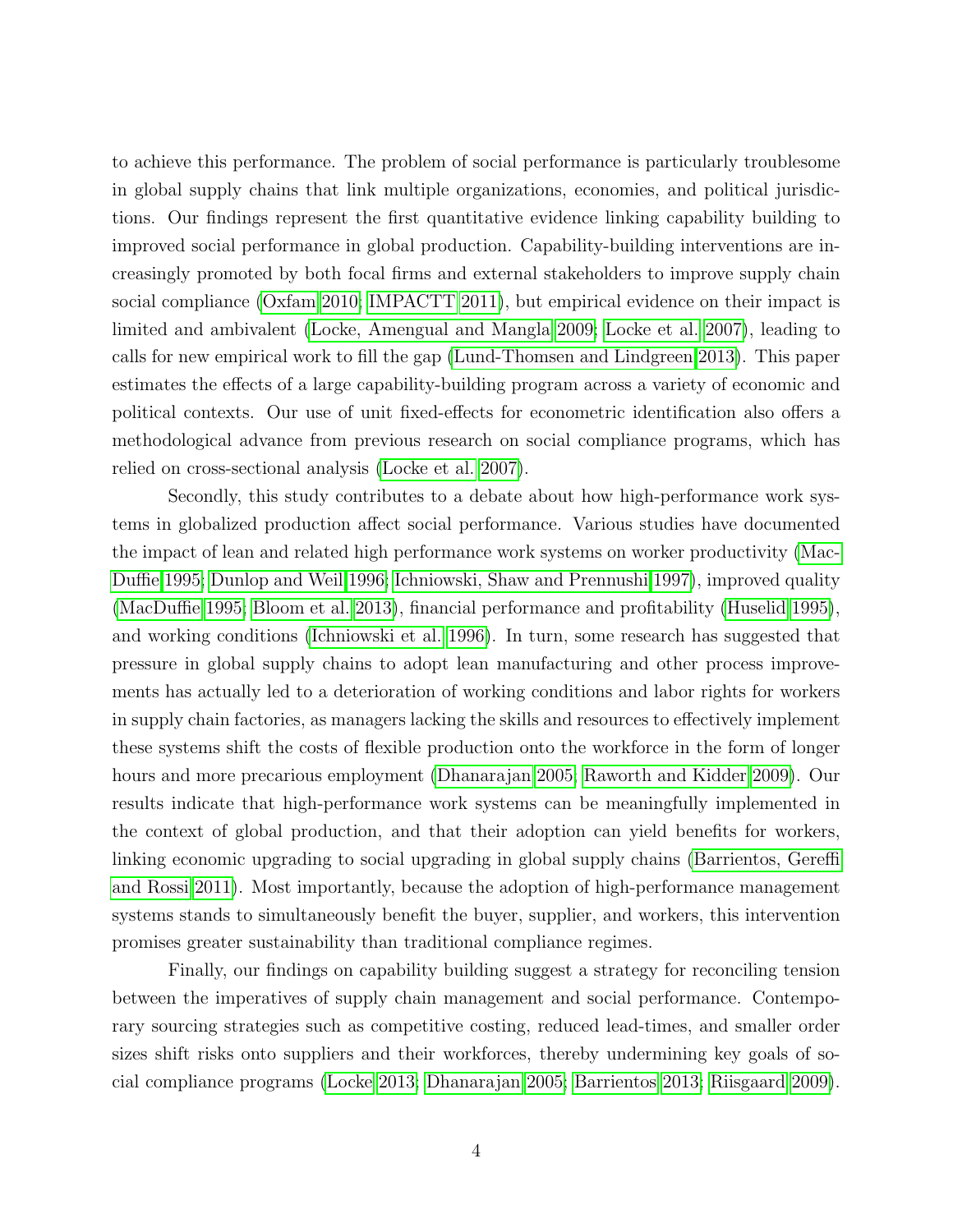The global apparel industry, where contemporary sourcing practices have been argued to be particularly deleterious to labor outcomes [\(Anner, Bair and Blasi 2012\)](#page-26-10), is a crucial case for addressing the conflict between sourcing strategy and social compliance. A major goal of the Nike lean program was to improve supplier capabilities to deal with sourcing trends toward smaller orders and more rapid turnaround. At the same time, adopting management systems to support these capabilities also led suppliers to improve labor standards compliance. Our findings suggest that modern techniques of supply chain management need not depress workplace conditions when combined with appropriate management systems.

In the following section, we introduce supply chain compliance programs and the challenges of aligning business practice with social performance goals in global production, developing our hypothesis that managerial capability building can align supplier business practices with compliance goals. We proceed to describe Nike's lean intervention in its apparel supply chain and how it changed the management practices of suppliers across eleven emerging economies. We follow by describing our data and strategy for estimating the causal effect of this intervention on social performance. We then present our main finding; lean adoption produced a substantial reduction in serious labor violations. The final section discusses the importance of our findings to the theory and practice of supply chain governance, including our discussion of the program's varying efficacy across different countries.

# 2 Managing Social Performance in Globalized Production

The demand for systems to manage the social performance of far-flung suppliers is a byproduct of the globalization of production. Globalization, with its volatile mix of economic opportunity and social disruption, is shaping the working conditions of the millions of individuals employed in today's global supply chains. The world of global supply chains links thousands of firms, large and small, across multiple political and economic boundaries. The diffusion of global supply chains in an array of different industries-apparel, electronics, footwear, food, toys, and so on-has provided developing countries with much-needed investment, employment, technology, and access to international markets. At the same time, however, the social and environmental consequences of this particular pattern of economic development have provoked significant controversies over the role of global brands and their local suppliers, often seen as exploiting developing countries' low wages and weak social and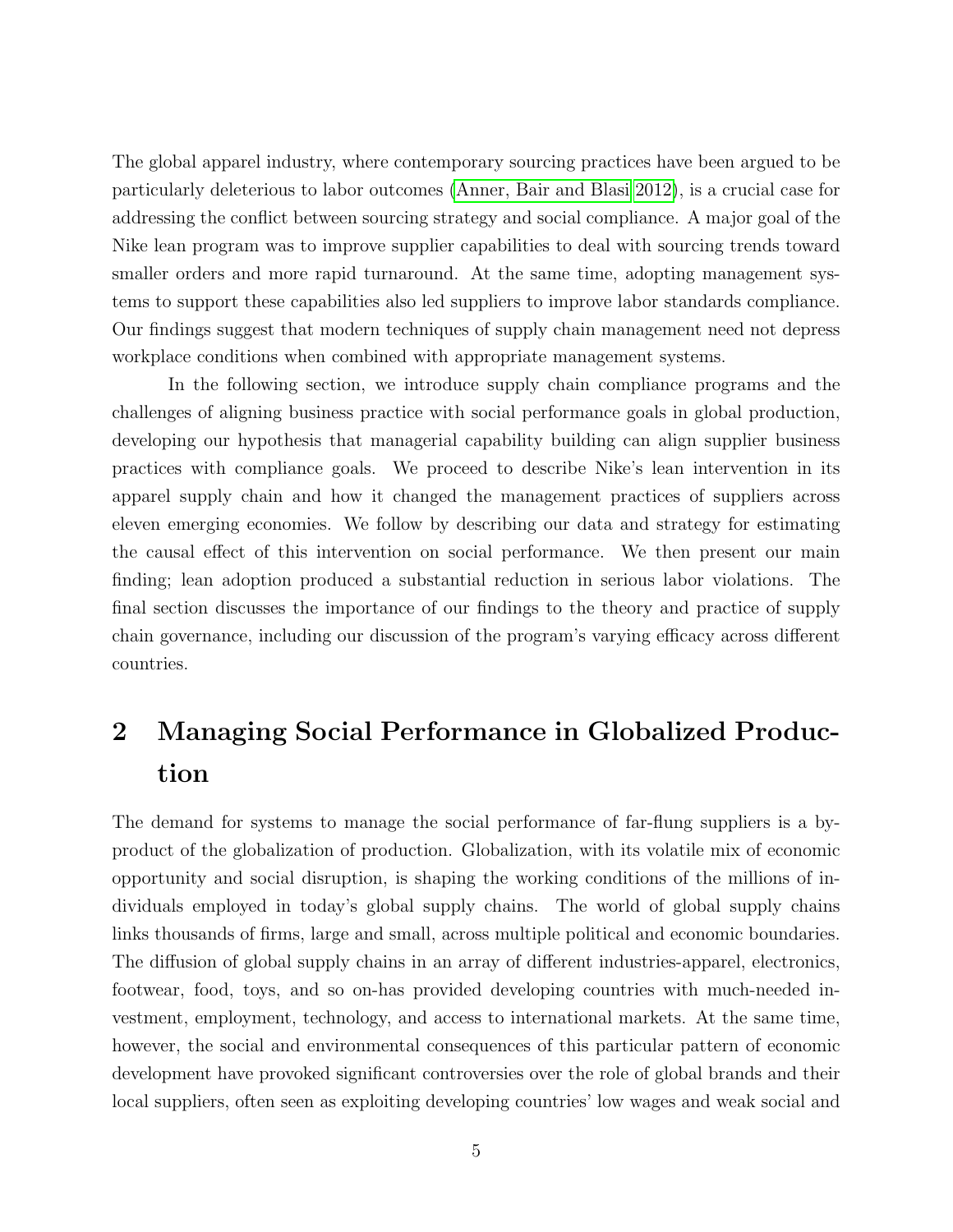environmental regulation to produce low-cost goods at the expense of local workers' welfare. In fact, child labor, hazardous working conditions, excessive working hours, and poor wages plague many workplaces in the developing world, creating scandal and embarrassment for the global companies that source from these factories and farms (Verité 2004; [Pruett, Merk](#page-29-6) [and Ascoly 2005;](#page-29-6) [Connor and Dent 2006;](#page-26-11) [Kernaghan 2006\)](#page-27-9).

In the absence of a strong system of global justice [\(Cohen and Sabel 2006\)](#page-26-12), and given the limited ability (perhaps willingness) of many national governments to enforce their own labor laws, an array of actors—including transnational NGOs [\(Keck and Sikkink 1998;](#page-27-10) [Seidman 2007\)](#page-29-7), global corporations and industry associations [\(Haufler 2001;](#page-27-11) [Bartley 2007;](#page-26-13) [O'Rourke 2003;](#page-28-10) [Ruggie 2008;](#page-29-8) [Reich 2007;](#page-29-9) [Vogel 2008\)](#page-29-10), multi-stakeholder initiatives, and even a few developed country governments [\(Bartley 2007\)](#page-26-13)—began to promote private initiatives aimed at establishing and enforcing labor standards in global supply chains.

The prevalent model of private regulation involves establishing "Codes of Conduct" which are enforced on upstream suppliers through private audits and the threat of withholding orders from noncompliant factories. However, a decade of research has demonstrated the severe limitations of this strategy for enforcing core labor standards. Notwithstanding years of effort and significant investments by global corporations in developing ever more comprehensive monitoring tools, hiring growing numbers of internal compliance specialists, conducting thousands of factory audits, and working with external consultants and NGOs, working conditions and labor rights have improved somewhat among some of their suppliers but have stagnated or even deteriorated in many other supplier factories [\(Locke 2013\)](#page-28-1). Although the standards embodied in codes of conduct are usually described as minimum requirements for doing business with the lead-firm, in practice many suppliers remained in the supply base after repeatedly failing to meet these standards. Even after years of auditing, many factories continue to remain out of compliance in core labor standards [\(Barrientos and](#page-26-2) [Smith 2007;](#page-26-2) [Locke et al. 2007;](#page-28-7) [2012;](#page-28-11) [Locke 2013\)](#page-28-1).

One important critique of these programs is that they have "decoupled" compliance activities from core business practices and thereby limited their impact on improving core labor standards and social performance. When needs for external legitimacy diverge from market demands, firms may design compliance regimes that are not fully integrated with core business processes, a decoupling which has been observed in other corporate ethics regimes [\(Weaver, Trevino and Cochran 1999\)](#page-29-2). Supply chain compliance programs suffer from decoupling in two important ways. First, within the focal firms overseeing compliance programs, the activity of sourcing is often decoupled from the enforcement of social compliance, re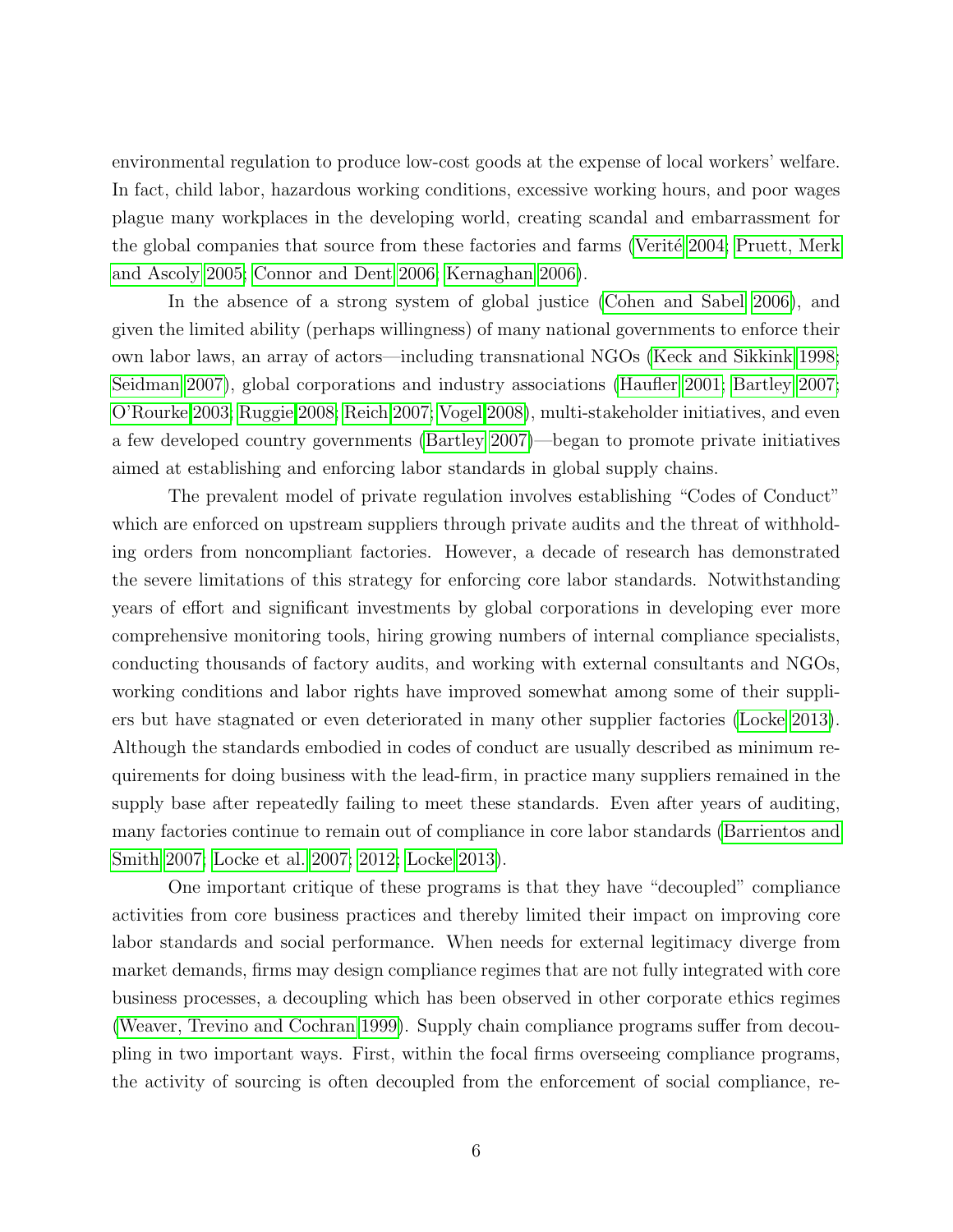sulting in tension between these two functions. It is not uncommon to hear complaints from social compliance managers that their mission is not taken seriously by executives in sourcing [\(Harney 2008,](#page-27-12) 213). Second, conscientious buyers have publicly acknowledged that a variety of their own sourcing practices—including the proliferation of styles, last-minute order changes, poor forecasting, and overloading supplier capacity—contribute to the very social performance problems that compliance programs attempt to resolve [\(Locke 2013;](#page-28-1) [Nike](#page-28-12) [Inc. 2012\)](#page-28-12). For their part, suppliers complain that despite lip-service paid to ethical compliance, sourcing decisions appear to remain guided by traditional business considerations. They offer evidence of buyers' willingness to overlook compliance problems in sourcing destinations that offer superior price, quality, or turnaround [\(Ruwanpura and Wrigley 2011\)](#page-29-11). This decoupling of sourcing and compliance practices obviously limits the efficacy of social compliance programs.

The misalignment of compliance goals and sourcing practice is not universal in global sourcing. Some firms have made significant efforts to integrate supply chain compliance with core business activities. Nike uses a public Manufacturing Index that equally weights quality, delivery, cost, and sustainability to guide sourcing decisions (Nike 2012). However, enforcing social compliance in global supply chains faces the additional challenges of structural decoupling. The economic and managerial boundaries between firms mean that supplier management practices cannot be changed by buyer fiat. Whereas firms can internally change how managers are reviewed and promoted, they cannot ordinarily exercise such control over suppliers' management systems. Therefore, even when internal decoupling is mitigated by better alignment of sourcing practices with compliance goals, the boundaries between buyers and suppliers further limit efforts to institutionalize social responsibility in the supply chain.

Capability building for social compliance aims to address these challenges by promoting new management systems in suppliers that better align with compliance goals. The immediate goal of these programs is not to monitor and enforce socially responsible performance outcomes, but rather to change day-to-day managerial practice in suppliers in ways that support improved social performance. Capability building for social performance has been pursued across a variety of industries and specific goals [\(Locke 2013\)](#page-28-1), but claims of impact have yet to be subjected to quantitative hypothesis testing. The following section describes Nike's lean capability building initiative and the opportunity it provided to test whether such interventions can actually improve social performance in global production.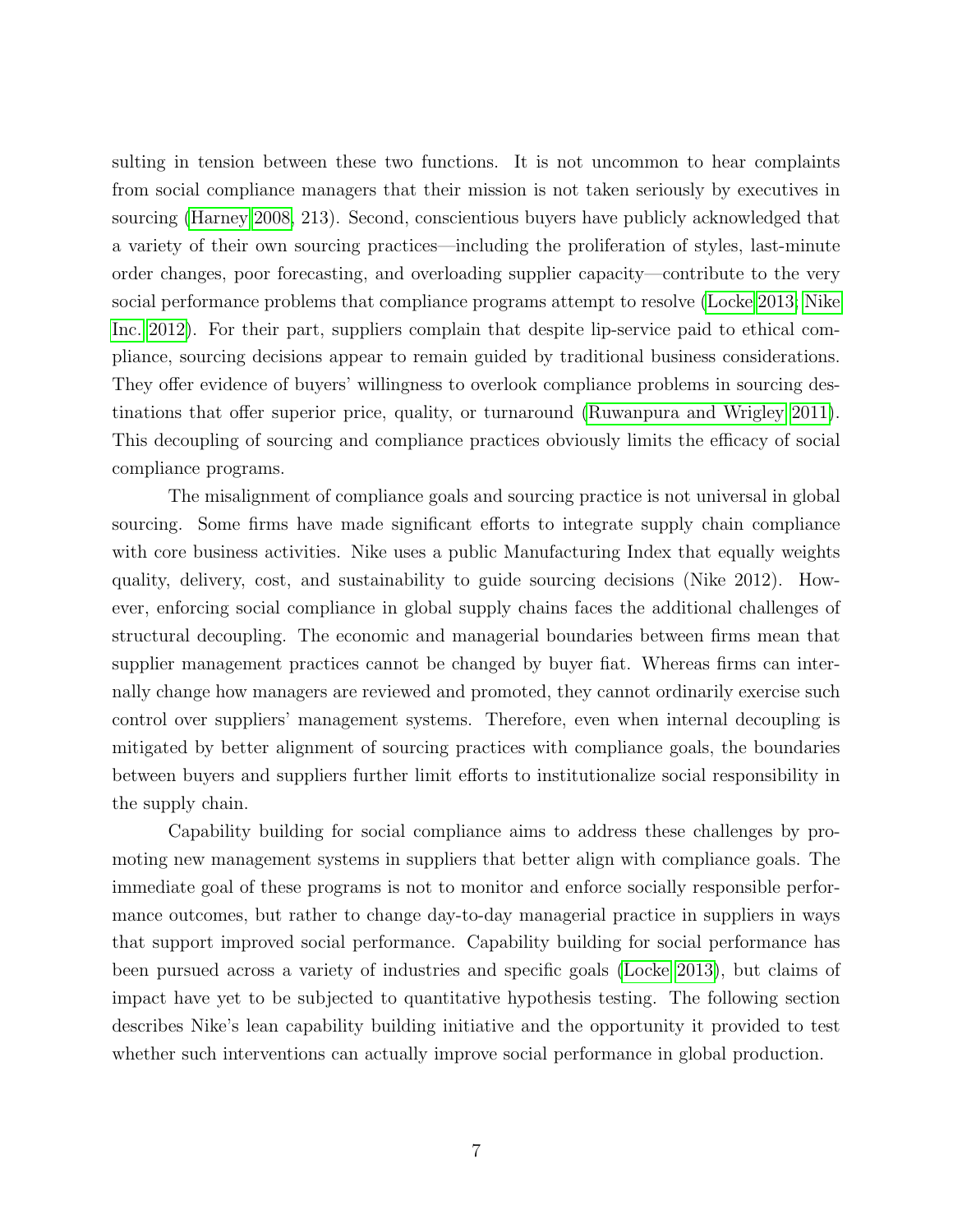### 3 Lean Capability Building in the Nike Supply Chain

Facing systemic challenges in both workplace conditions and product quality in the late 1990s, Nike began a search for management and production interventions for its supplier base.[2](#page-7-0) Toyota's lean production system was selected for emulation, and a Toyota consultant was hired to adapt lean concepts to footwear manufacturing. By working with its contract manufacturers in Vietnam, Nike developed applications of lean production concepts to footwear manufacturing. In 2002, Nike secured commitments from long-term manufacturing partners in footwear to implement the lean management and production system it had developed, and a dedicated Vietnam training center was established in 2004 to train both factory managers and Nike staff. By May 2011, 80% of Nike's footwear manufacturers had committed to adopting the system and begun to transform their production processes.

Lean concepts have been widely applied in management practice and studied in scholarship without a clear consensus on the definition of lean production [\(Shah and Ward 2007\)](#page-29-12). We characterize the Nike production system as "lean" by reference to common goals and features in lean systems described by key works in the literature. The features of the Nike system included identifying the core value stream and orienting production around this concept; balancing production processes using takt time; eliminating waste through the reduction of inventory buffers and works-in-progress; increasing operator participation in quality control and problem-solving for continuous improvement; and improving operational stability with 5S, standardized work, and visual management techniques [\(Womack and Jones 1996;](#page-30-0) [MacDuffie 1995;](#page-28-9) [Shah and Ward 2003\)](#page-29-13).

Nike claims that its lean intervention in footwear increased productivity, reduced de-fect rates, and shortened lead times and the introduction of new models<sup>[3](#page-7-1)</sup> [\(Nike Inc. 2012\)](#page-28-12). If these managerial practices were so beneficial to productivity and quality, why did manufacturers require outside intervention to adopt lean manufacturing? The adoption of highperformance management systems can be hindered by institutional conformity, asymmetries between visible costs and hard-to-measure benefits, and pre-existing assumptions about human behavior [\(Pfeffer 2007\)](#page-28-13). In addition to these organizational constraints, implementing high-performance management systems also requires information that may not be easily accessible to factory management in developing countries [\(Bloom et al. 2013\)](#page-26-6). It is therefore

<span id="page-7-0"></span><sup>2</sup>The following description of Nike's lean capability building program is based on repeated interviews with eight senior managers at Nike, as well as internal documents provided by management and a field visit to the NOS training center in Vietnam in 2007.

<span id="page-7-1"></span> $3A$ vailable online at: [http://www.nikeresponsibility.com/report/content/chapter/](http://www.nikeresponsibility.com/report/content/chapter/manufacturing#infographic105) [manufacturing#infographic105](http://www.nikeresponsibility.com/report/content/chapter/manufacturing#infographic105) Accessed October 2, 2013.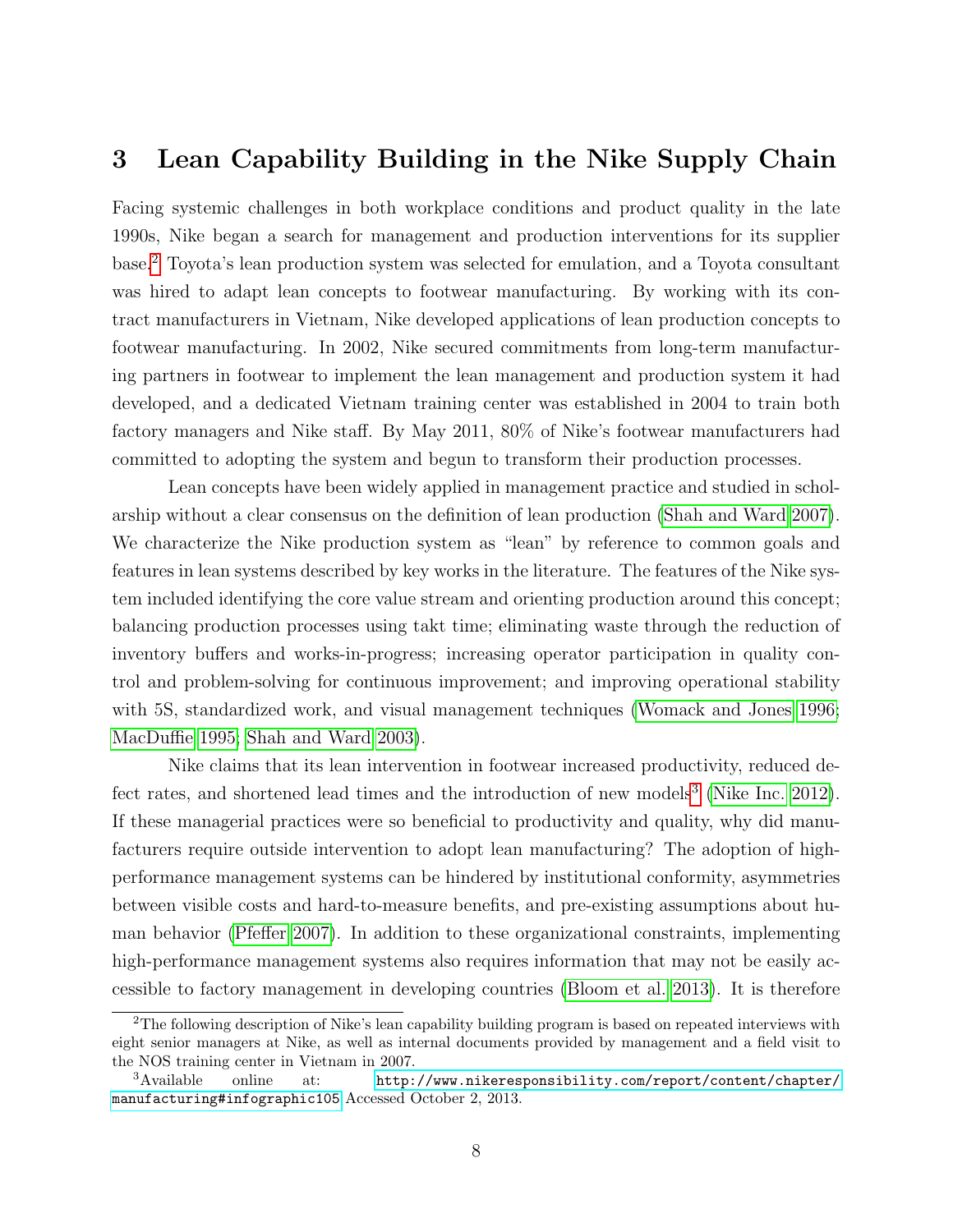unsurprising that implementing high-performance management systems in emerging-market manufacturers would require external motivation and training.

The perceived success of the footwear program led Nike to expand the lean program to its apparel supply chain. The global apparel industry is an important site of research for improving supply chain social performance. It employs tens of millions of workers in the developing world [\(International Labour Organization 2005\)](#page-27-3) and represents an important industry for gaining entry to global production networks and creating opportunities for industrial upgrading [\(Gereffi 1999\)](#page-27-13). As of August 2013, Nike directly contracted with 449 apparel makers across 39 countries, with over 370,000 employees.[4](#page-8-0)

The initial wave of lean-adopters came from Nike's Apparel Manufacturing Leadership Forum (MLF), a group of strategic manufacturing partners with long-term relationships to Nike.<sup>[5](#page-8-1)</sup> Senior management from MLF suppliers were initially brought to the footwear training center in Vietnam and introduced to the Nike lean production system. All participants accepted Nike's offer to receive training and implement the system in their own plants. In general, the factories receiving the intervention were larger plants with preexisting sourcing relationships to Nike and stronger capabilities. These selection criteria are one reason why cross-sectional comparisons of outcomes do not produce valid estimates of the program's effects; previous research on working conditions among Nike's suppliers found that strategic partners were more likely to have higher compliance scores [\(Locke et al. 2007\)](#page-28-7). We discuss our empirical strategy for dealing with this selection bias in the following section.

In 2007, the first wave of apparel suppliers committed to the Nike lean program and began meeting to discuss lean concepts and receive limited training. The full training curriculum was offered starting in 2009 at the newly-opened Nike Apparel Innovation and Training Center (AITC) in Sri Lanka. The program sought to create "agents of change" to oversee the lean transformation of participating apparel factories. The training program works on a self-funding model that involves significant commitment from participating plants; factories send managers to the Sri Lanka training center for eight weeks and pay tuition to cover program costs.<sup>[6](#page-8-2)</sup> The training center sits on the property of a dedicated apparel plant, so trainees could both observe and practice what they learn in a lean manufacturing environment. After completing the program, trainees worked with a Nike manager to develop

<span id="page-8-1"></span><span id="page-8-0"></span><sup>4</sup><http://nikeinc.com/pages/manufacturing-map>

<sup>&</sup>lt;sup>5</sup>Subsequent waves of lean-adopters were not necessarily members of the MLF; they were nominated by Nike Apparel Liaison Office Directors.

<span id="page-8-2"></span> $6$ The AITC lean training program lasts twelve weeks, but managers return to their home factories for the middle four weeks to work on assignments.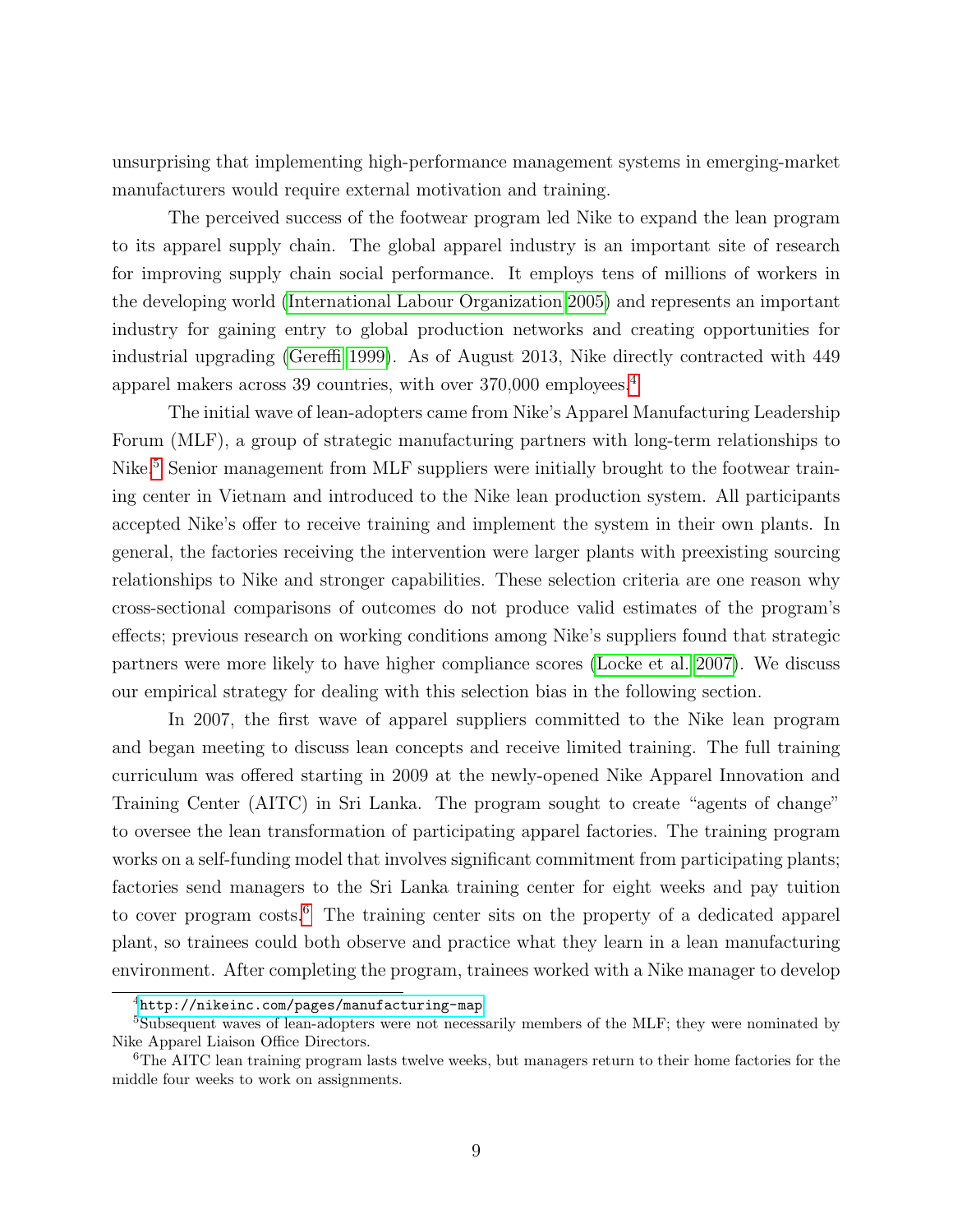a "proliferation" strategy for their home factories. They would begin with a pilot line and a particular element of the transformation and implement each element until the change was considered stable.

After suppliers complete the initial transformation of production lines, Nike personnel visit the plant to observe progress and certify that the lines possess the core elements of lean production, as defined by Nike. These minimum definitions cover eight key features, summarized in Table [1.](#page-10-0) The line must connect or link at least one process to the core value stream; control inventory via flow racks, kanbans, and pull systems; utilize an Andon system to signal problems in the line; track appropriate metrics for safety, quality, delivery, and cost; use in-station quality inspection; utilize standardized work; show evidence of 5S and visual management; and manage the core value stream as a single entity rather than individual processes. In addition to these specific criteria, Nike personnel also look for understanding of these processes and the use of takt time and cycle time in the organization of production.

The lean transformation had important consequences for management techniques. Managers undertook a major physical and visual reorganization of production. Variability in production processes, previously managed through maintaining large work-in-progress inventories, was instead to be managed by improved balancing of process cycles and utilizing pull-based systems to move inventory through the value stream. Whereas supervisors previously managed distinct production processes, supervisors of lean certified lines took responsibility for all connected processes. Managers also collected a variety of new performance metrics and communicated performance with easy-to-read visual signals.

These new management techniques might improve social performance through several mechanisms. One key problem in global supply chains is excessive overtime among production employees, which is exacerbated when suppliers rush orders to meet short delivery times or changing buyer demands [\(Locke, Amengual and Mangla 2009\)](#page-27-5). By reducing time between the arrival of raw materials and the shipping of a finished product ("dock-to-dock"), lean management techniques provide producers with greater leeway to ship orders on schedule, reducing the need to keep lines running in overtime. Lean production lines also require operators to undertake a greater array of responsibilities in the production process. They are responsible for cleaning and arranging their workstations according to the 5S demands. The functioning of pull systems requires that employees use kanbans to signal the start and stop of production processes. Operators are trained to incorporate quality inspection into their work, with the concept of not accepting, making, or passing on defects. They also signal problems to supervisors and other workers via an Andon system. These are signifi-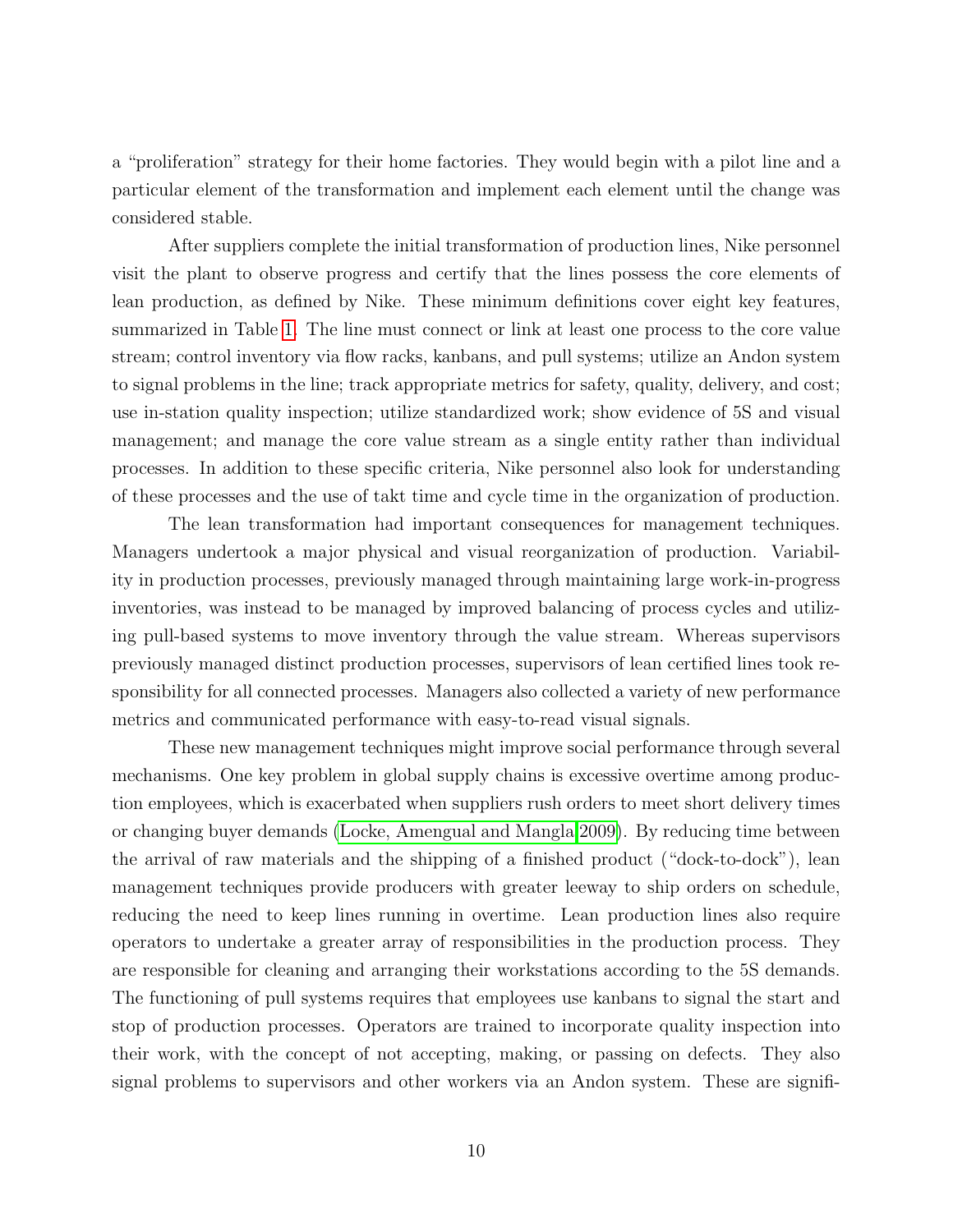#### <span id="page-10-0"></span>Table 1: Minimum Definitions for the Nike Lean Production System

| 1. Connect or link at least<br>one process to the core value<br>stream.                         | Prior to lean, almost all apparel factories had physically disconnected sewing,<br>ironing, and packing, with high inventory buffers between each process. Con-<br>necting processes to the core value stream (sewing, in apparel factories) means<br>physically moving operators and machines into the line, with process cycle<br>time balanced to the line takt time. In practice, most apparel factories chose<br>to connect ironing and packing at the end of each sewing line.                                                                                                                                                                                       |
|-------------------------------------------------------------------------------------------------|----------------------------------------------------------------------------------------------------------------------------------------------------------------------------------------------------------------------------------------------------------------------------------------------------------------------------------------------------------------------------------------------------------------------------------------------------------------------------------------------------------------------------------------------------------------------------------------------------------------------------------------------------------------------------|
| 2.<br>Control inventory via<br>flow racks, kanbans, and<br>pull systems                         | Flow racks allow for easy retrieval of inventory on a first-in-first-out basis;<br>kanbans are cards used to signal the start and end of production. Both tools<br>support pull systems, which drive production by demand at the end of the<br>process and reduce waste by eliminating inventory that would ordinarily build<br>up in the value stream to absorb variability in production processes.                                                                                                                                                                                                                                                                      |
| Utilize an Andon sys-<br>3.<br>tem to signal problems in<br>the line                            | The Andon system allows production team members to quickly signal produc-<br>tion problems to the entire team. Suppliers must adopt a visual system (e.g.<br>colored flag, card, or digital signboard) to signal problems, such as production<br>defects, machine malfunctions, or an operator's need for relief. Depending on<br>the problem, activating the Andon may temporarily stop production while<br>the problem is addressed.                                                                                                                                                                                                                                     |
| Track appropriate met-<br>4.<br>rics for safety, quality, deliv-<br>ery, and cost               | The minimum definition requires collection of these key performance indica-<br>tors. Suppliers are expected to use these measures to track their performance<br>and drive improvements in the value stream.                                                                                                                                                                                                                                                                                                                                                                                                                                                                |
| 5. Use in-station quality in-<br>spection                                                       | The concept of not accepting, making, or passing on a defect is introduced<br>to the line. Operators are asked to self-inspect their own output rather than<br>depend on end-of-line inspection.                                                                                                                                                                                                                                                                                                                                                                                                                                                                           |
| 6. Utilize standard work in<br>the core value stream.                                           | Standardized work involves specifying standards for the rate of production<br>(takt time), required inventory, and sequence of operator actions. These are<br>written on worksheets located at each work station.                                                                                                                                                                                                                                                                                                                                                                                                                                                          |
| 7. Show evidence of 5S and<br>visual management.                                                | 5S (Sorting, Setting, Shining, Standardizing, and Sustaining) ensures oper-<br>ational stability by eliminating waste from the work environment. Sorting<br>removes non-essential tools and materials from the workspace. Setting ar-<br>ranges the workers, parts, and materials to minimize waste as value-added<br>tasks are performed. Shining maintains the cleanliness of the workstation and<br>its usability to subsequent operators. The final two Ss refer to the institu-<br>tionalization of these practices. Visual management techniques include signs,<br>shadow boards, tape to mark walkways and production areas, and colors to<br>indicate performance. |
| 8. Manage the core value<br>stream as a single entity<br>rather than individual pro-<br>cesses. | Prior to lean adoption, each production process was managed by separate<br>supervisors. Once ironing and packing are connected to the end of sewing<br>lines, a single supervisor would be responsible for all processes in that line<br>and the final output.                                                                                                                                                                                                                                                                                                                                                                                                             |

Notes. Nike personnel certify lean lines by examining supplier adoption of these eight practices.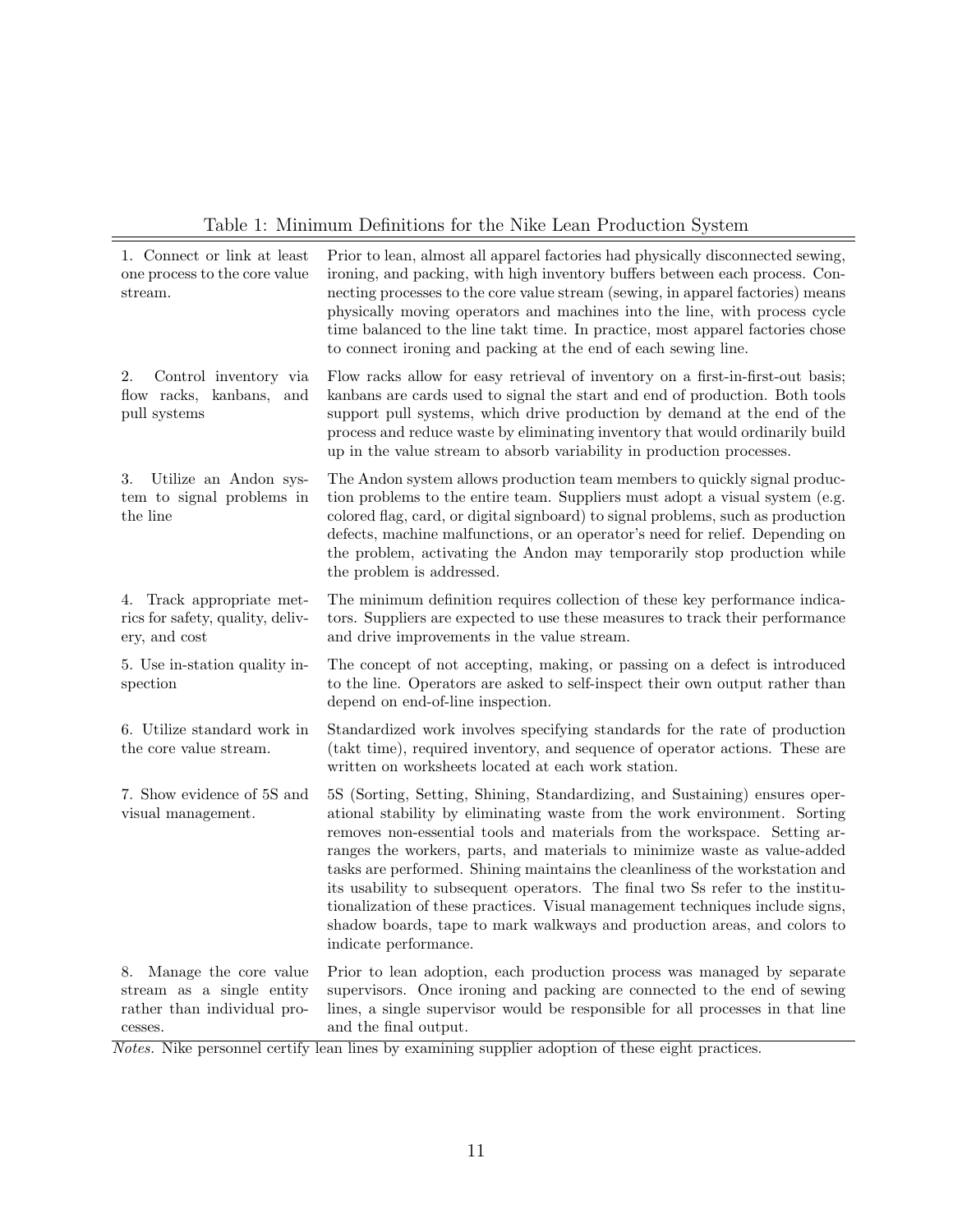cant departures from traditional sewing and ironing and therefore require training workers to shoulder new responsibilities. In these ways, many non-sewing (non-ironing) activities of workers become integral components of the production system; they are multi-skilled partners in sustaining the lean production system.

Increased reliance on a multi-skilled workforce provide a second potential mechanism for upward pressure on labor standards. Workers can assume greater responsibilities only when trained to work in the lean system. Bringing new workers into this system requires significant investments of managerial time and attention to train and coach these workers. This raises the already significant challenge of high rates of worker turnover. Managers may attempt to buy worker loyalty by improving various conditions of employment in ways that address major problems of social compliance: underpayment of wages, industrial hygiene problems, and inferior conditions in dormitories and cafeterias.

Nike anticipated an improvement in social performance associated with the "culture of empowerment" embedded in their lean production system. However, other scholars have contended that applying these systems to global supply chains has had deleterious consequences for labor standards in the developing world. In 2003-2004, Oxfam International coordinated a research project on the supply chain practices of 20 companies spanning 15 countries. The project included thousands of interviews with factory and farm workers, managers, government officials, union and NGO representatives, trading agents, importers, and staff from various major brands and large retailers. The study concluded that: "...current sourcing strategies designed to meet 'just-in-time' delivery (premised on flexibility and fast turnaround), combined with the lowering of unit costs, are significantly contributing to the use of exploitative employment practices by suppliers" [\(Dhanarajan 2005,](#page-26-7) p. 531).

According to the authors of this study, lean production is "mimicked" rather than genuinely practiced when suppliers do not possess the managerial and technical tools to cope with the demands by global brands and large retailers for shorter production lead times, greater number of products and styles, and ever-lower unit prices. They conclude that, "As a result, it is most definitely the workers at the labor-intensive stage of production who are getting leaned on" [\(Raworth and Kidder 2009,](#page-29-3) 170). A subsequent study by the Clean Clothes Campaign of 30 plants located in Sri Lanka, Bangladesh, India, and Thailand, producing garments for several large retailers (Wal-Mart, Carrefour, and Tesco, among others) also found that demands by these global buyers for quick turnaround and lower unit costs were undermining the ability of their suppliers to respect their codes of conduct [\(Clean](#page-26-14) [Clothes Campaign 2008\)](#page-26-14). While capability-building has been proposed as a technique to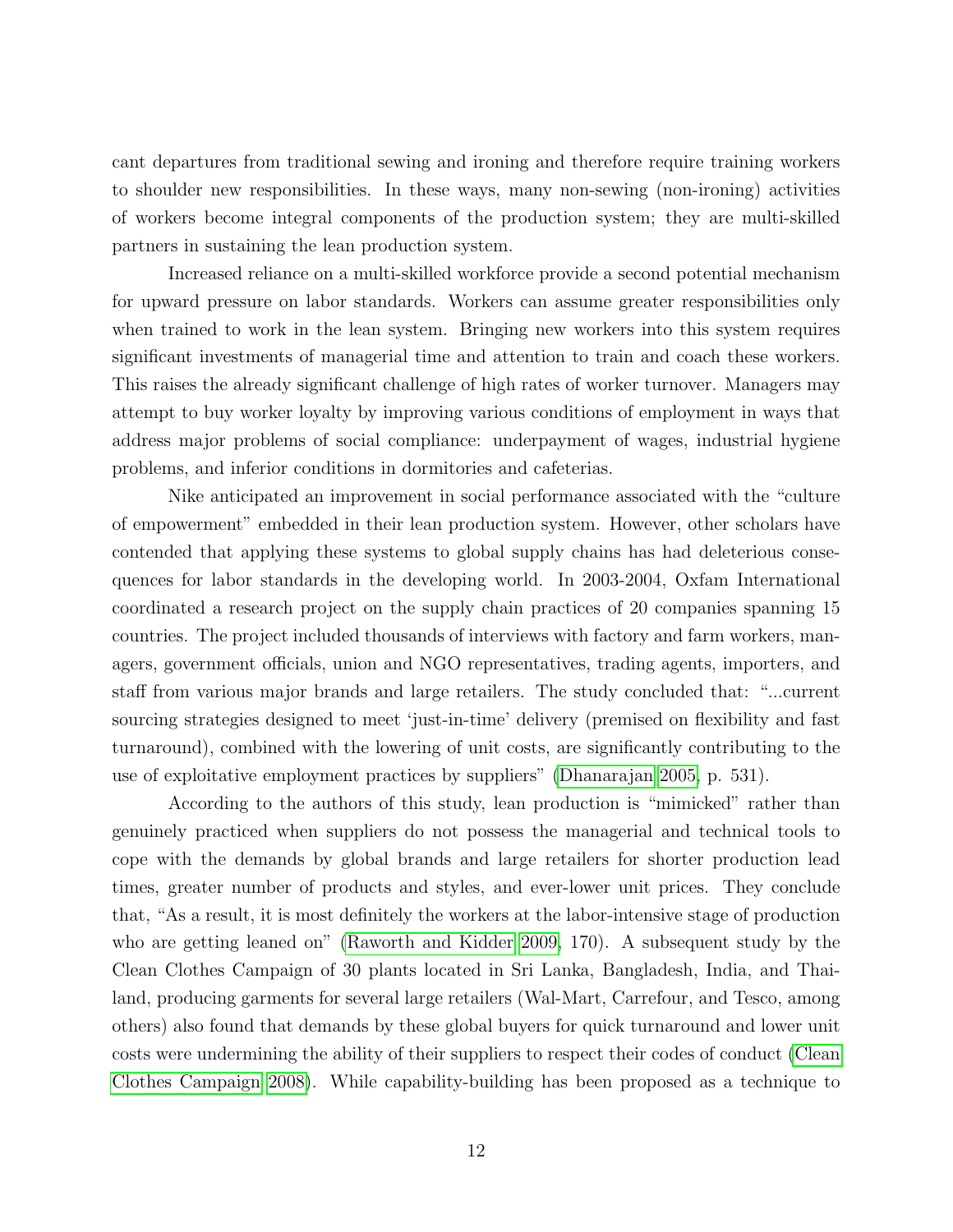relieve these pressures, the evidence to date is mixed and inconclusive. The following section measures the impact of Nike's lean intervention on social performance in developing-world apparel factories.

# 4 Data and Empirical Strategy

Measuring workplace social performance is challenging even in advanced economies [\(Weil](#page-29-14) [2008\)](#page-29-14). Upstream firms in today's global supply chains are predominantly located in emerging economies, where workplace inspectorates may be understaffed, lack critical technology for managing data, or both [\(International Labour Organization 2011\)](#page-27-14). We address these challenges by measuring social performance with audits imposed by a single focal firm, permitting repeated observations of developing-country workplaces that would otherwise be difficult for researchers to access. Social compliance audits also utilize common inspection procedures and workplace standards to characterize outcomes in suppliers across a diverse array of countries, allowing us to examine the generality of this intervention's effects across several countries.

Nike evaluates factory compliance with standards in labor, health, and environmental performance using periodic factory audits.[7](#page-12-0) Supplier factories are audited for social compliance every 12 to 18 months, according to a schedule that takes into account their previous compliance ratings and levels of factory risk. One-third to one-half of these audits are conducted by Nike compliance personnel, a team of roughly 70 employees, with the remaining audits performed by approved third-party auditors [\(Nike Inc. 2012,](#page-28-12) 42).

Nike divides its factory compliance program into two topic areas monitored through two different factory audits: health, safety and environment (HSE) and labor. These audits score factory compliance on a four-point scale: A  $(4)$  to D  $(1)$ . Factories that achieve A scores demonstrate no serious violations of the standards. A major distinction is between factories that score B or higher and those scoring C or worse. Factories scoring a B are mostly compliant, with minor violations such as isolated instances of excess overtime. In contrast, factories scoring a C or below may fail to provide basic terms of employment, employ child labor, pay less than the legal minimum wage, or have serious health and safety system failures. Nike characterizes a noncompliance rating of C to be "serious" and D to be

<span id="page-12-0"></span><sup>7</sup>The "Nike Inc. Code Leadership Standards" are available from: [http://www.nikeresponsibility.](http://www.nikeresponsibility.com/report/uploads/files/NIKE_INC_Code_Leadership_Standards.pdf) [com/report/uploads/files/NIKE\\_INC\\_Code\\_Leadership\\_Standards.pdf](http://www.nikeresponsibility.com/report/uploads/files/NIKE_INC_Code_Leadership_Standards.pdf)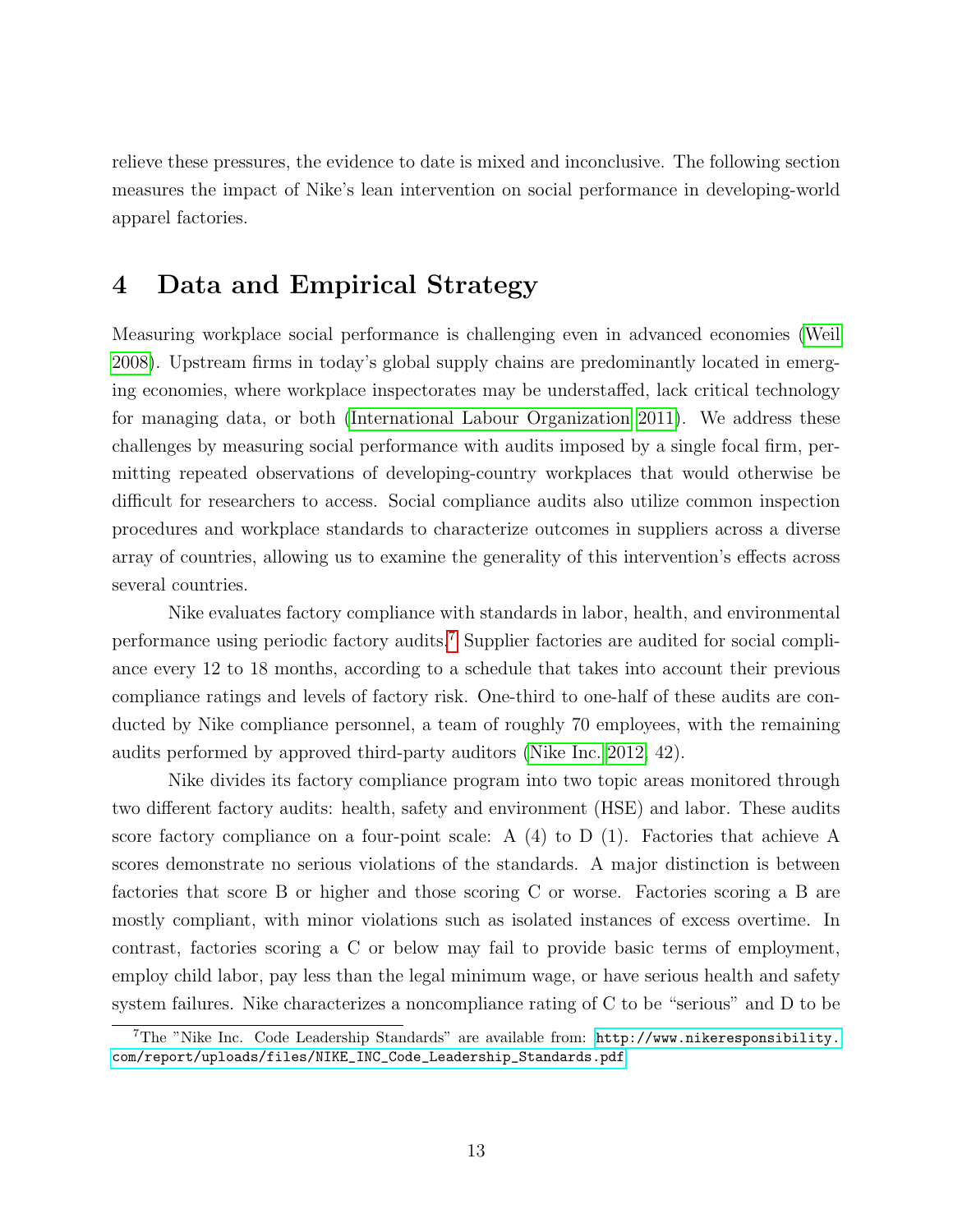"critical."[8](#page-13-0)

We built a panel dataset of factory compliance ratings over time. These data consist of factory audit results from FY2009 to the first half of FY2014. (The Nike fiscal year starts in June and ends in May.) As the lean-adopting factories are all apparel manufacturers, our sample includes only apparel factories in the same 11 countries as the lean adopters. A summary of the dataset is presented in Table 2. Roughly half the factories are located in China, and one-third are in Southeast Asia. Factories with serious or critical compliance violations (C or D grades) comprise over one-third of our labor panel and one-half of our HSE panel.

Factories that adopted lean production techniques exhibit better labor and HSE compliance than non-adopters. In labor audits, lean-adopters have a mean score of 3.1, compared to 2.6 among non-adopters (pval <.00). For HSE, they average a 2.8 compared to a 2.3 among non-adopters (pval  $\langle .00 \rangle$ .<sup>[9](#page-13-1)</sup> This lends initial support to the idea that lean production is associated with better social compliance. However, this type of cross-sectional comparison is a poor attempt at causal inference, raising serious concerns about endogeneity and omitted variable bias. The initial participants in the lean program were key manufacturing partners; they enjoyed longer-term business relationships with Nike. They were in many ways different from the factories that did not participate in the lean program, raising concerns that lean-adopters would have enjoyed better workplace conditions anyway.

We utilize the panel data structure and the gradual introduction of lean manufacturing across the supply base to address these concerns. Table [3](#page-15-0) describes the progress of lean adoption in the factory panels. While no factory used lean at the beginning of the sample period in FY09, about 20% of factories had implemented lean at the end of our sample period in FY14. This progressive proliferation of lean manufacturing allows us to control for both time-invariant factors associated with each factory and time-varying compliance shocks to the entire pool of factories. We estimate lean's effect on social compliance using a standard fixed effects regression:

$$
(1) \t Y_{it} = \eta_i + \delta_t + \alpha \operatorname{Lean}_{it} + \varepsilon_{it}
$$

<span id="page-13-0"></span><sup>8</sup>Compliance letter grade criteria are available at: [http://www.nikeresponsibility.com/report/](http://www.nikeresponsibility.com/report/uploads/files/LetterGradeCriteria.pdf) [uploads/files/LetterGradeCriteria.pdf](http://www.nikeresponsibility.com/report/uploads/files/LetterGradeCriteria.pdf)

<span id="page-13-1"></span><sup>&</sup>lt;sup>9</sup>Nike compliance grades run on a four-point scale from D (1) to A (4). We examine compliance scores for apparel factories in Asia, Europe, the Middle East, and Africa as of FY14 Q1. For labor compliance, we have audit data for 71 lean-adopters and 572 non-adopters. In HSE compliance, we observe 71 adopters and 490 non-adopters. P-values reported from a two-sided t-tests.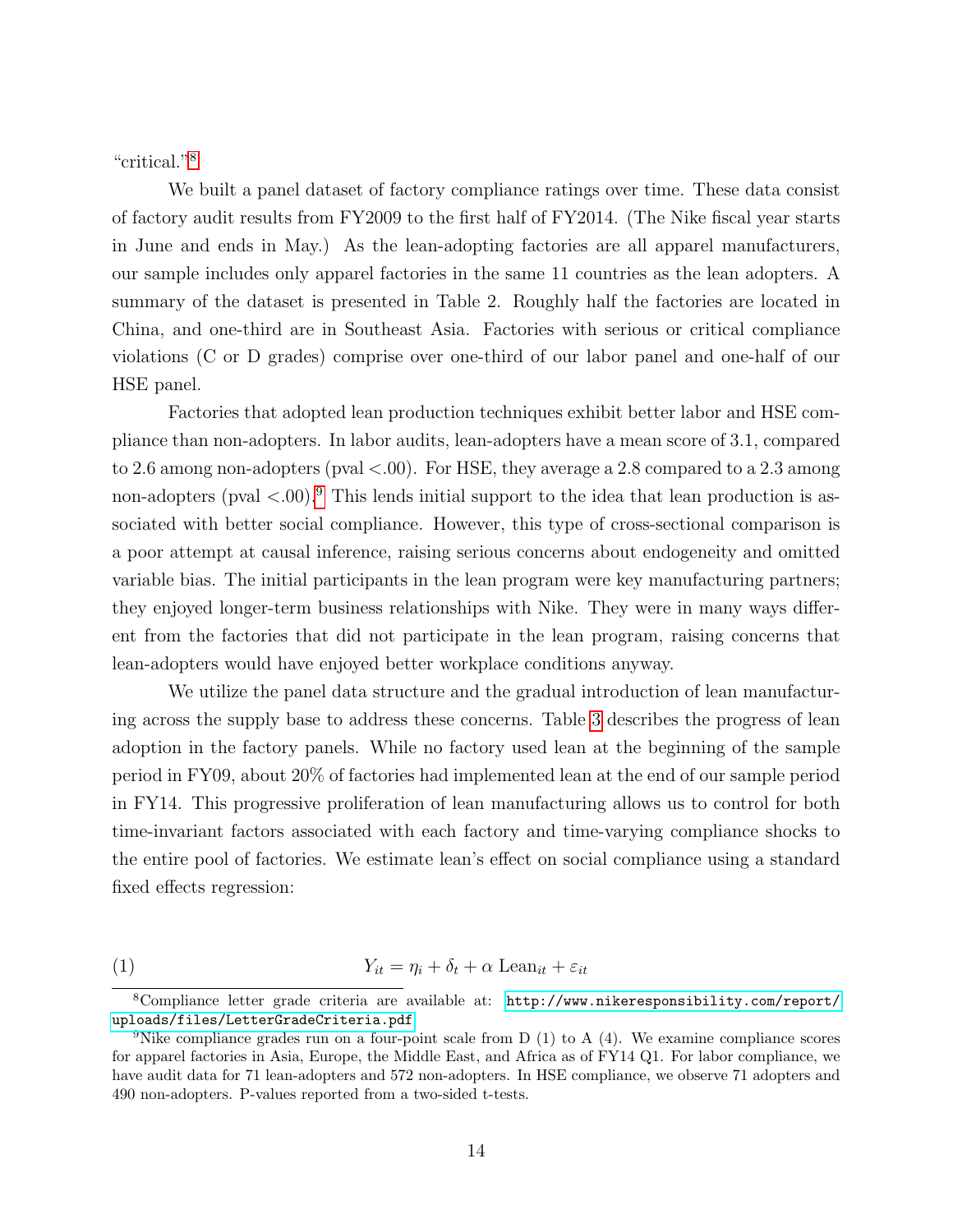|                         | Labor sample | HSE sample |
|-------------------------|--------------|------------|
| Countries               | 11           | 11         |
| Factories               | 300          | 332        |
| Audits                  | 884          | 986        |
| Observations            | 2,600        | 2,317      |
| Compliance scores       |              |            |
| А                       | 16\%         | $1\%$      |
| B                       | 47\%         | 46%        |
| $\overline{C}$          | 24%          | 50%        |
| D                       | 13%          | $3\%$      |
| Observations by country |              |            |
| China                   | 47\%         | 45\%       |
| Thailand                | 11%          | 10%        |
| Indonesia               | 8%           | 7%         |
| India                   | 7%           | $6\%$      |
| Malaysia                | 7%           | 7%         |
| Sri Lanka               | 7%           | $6\%$      |
| Vietnam                 | $6\%$        | 10%        |
| Turkey                  | $3\%$        | $4\%$      |
| Bangladesh              | $3\%$        | $2\%$      |
| Egypt                   | $1\%$        | $1\%$      |
| Cambodia                | $.3\%$       | $2\%$      |

<span id="page-14-0"></span>Table 2: Factory compliance panel summary

Notes. Summary statistics for the factory compliance panels. Our panels include only factories with at least two audits over the time period, and because Nike uses separate labor and health, safety, and environment (HSE) audits, the samples for labor and HSE are not completely identical. When facilities are not audited in a given time period, we impute compliance scores from the most recent audit. The larger number of imputed values for labor compliance results from the larger number of labor scores available early in the panel. 279 factories are common to both samples.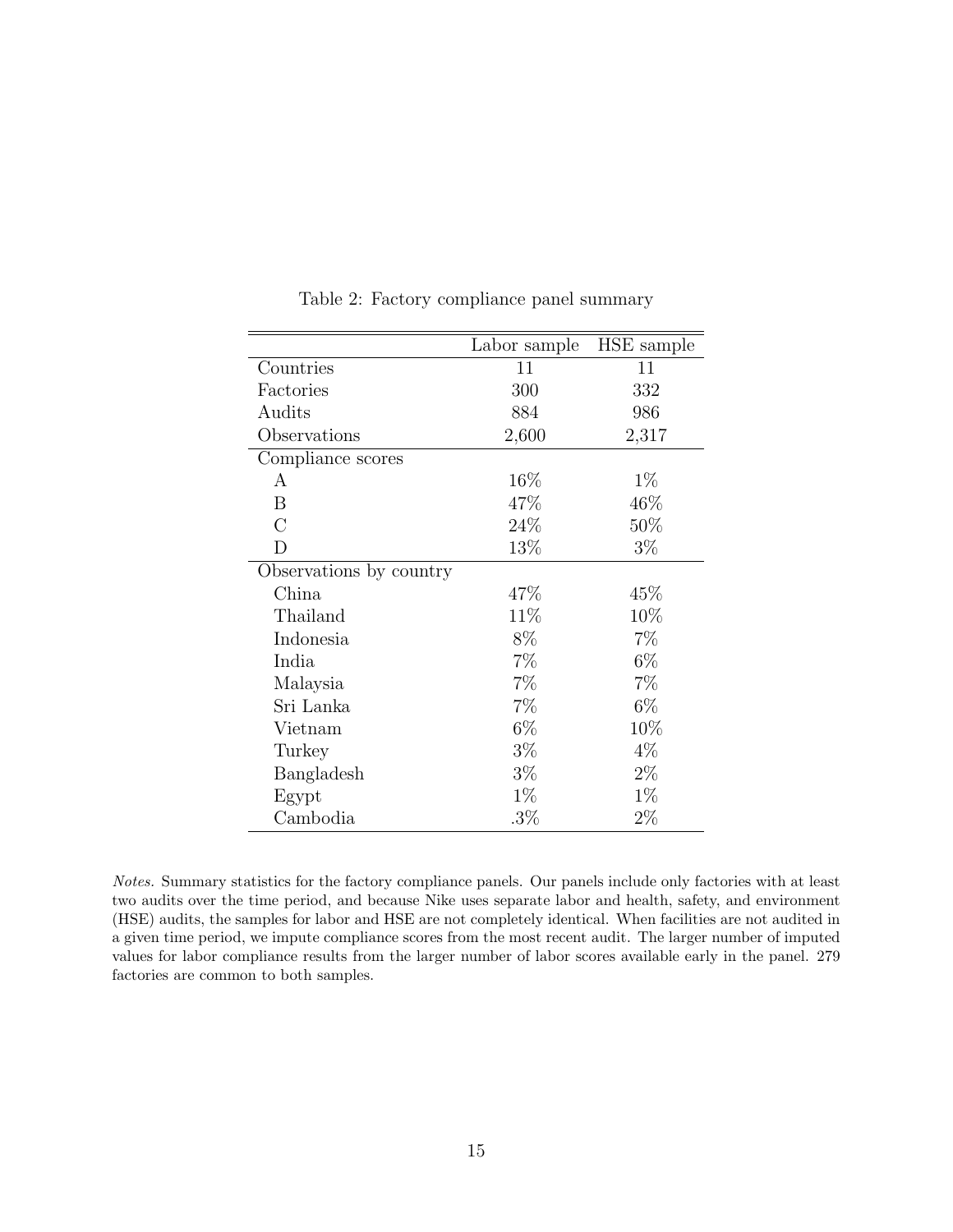In this equation,  $Y_{it}$  is the compliance score on a four-point scale from A (4) to D (1),  $\eta_i$  is a factory fixed-effect that controls for time-invariant unobserved confounders,  $\delta_t$  is a half-year fixed effect to control for common shocks across the pool of factories, Lean<sub>it</sub> is our measure of lean adoption, and  $\varepsilon_{it}$  is an error term with  $E[\varepsilon|\eta, \delta]$ , Lean = 0. The parameter of interest is  $\alpha$ , the effect of adopting lean production techniques on compliance scores. Under the assumption of parallel trends in the treatment and control groups, the average treatment effect on the treated (ATET) is identified by within-factory change in compliance scores among factories that adopt lean production. This strategy improves upon cross-sectional comparisons by eliminating concerns about time invariant and slow-changing differences between lean adopters and non-adopters, such as factory location, product focus, business culture, size, ownership, and pre-lean levels of managerial competence. All estimations cluster standard errors at the factory level to account for potential serial correlation and heteroscedasticity.

|             | Labor sample |        | HSE sample |       |  |
|-------------|--------------|--------|------------|-------|--|
| Year        | Factories    | $\%$   | Factories  | $\%$  |  |
| FY09        |              | $0\%$  | 0          | $0\%$ |  |
| FY10        | 12           | 4%     | 12         | $4\%$ |  |
| <b>FY11</b> | 27           | 9%     | 27         | $8\%$ |  |
| <b>FY12</b> | 53           | 18%    | 56         | 17%   |  |
| FY13        | 60           | $20\%$ | 64         | 19%   |  |
| FY14        | 64           | 21%    | 68         | 20%   |  |

<span id="page-15-0"></span>Table 3: Lean adoption in the compliance panel

Notes. Displays the count of lean-adopting factories and their share of all factories at the start of each fiscal year.

For robustness we utilize two measures of lean adoption at the factory level. The first—lean adoption—is a binary indicator of whether a factory has *any* certified lean production lines at the start of a given time period. The certification of production lines represents the major qualitative shift toward new management systems; it is the result of months of manager training, numerous changes to production processes, and re-training of involved workers. Our second measure captures the intensity of the lean treatment by measuring the share of total production lines certified to Nike's minimum lean standard; it varies continuously from 0 to 1. Because we use lean certification by Nike staff to measure the intervention, our treatment variables are likely somewhat lagged. By the time that production lines are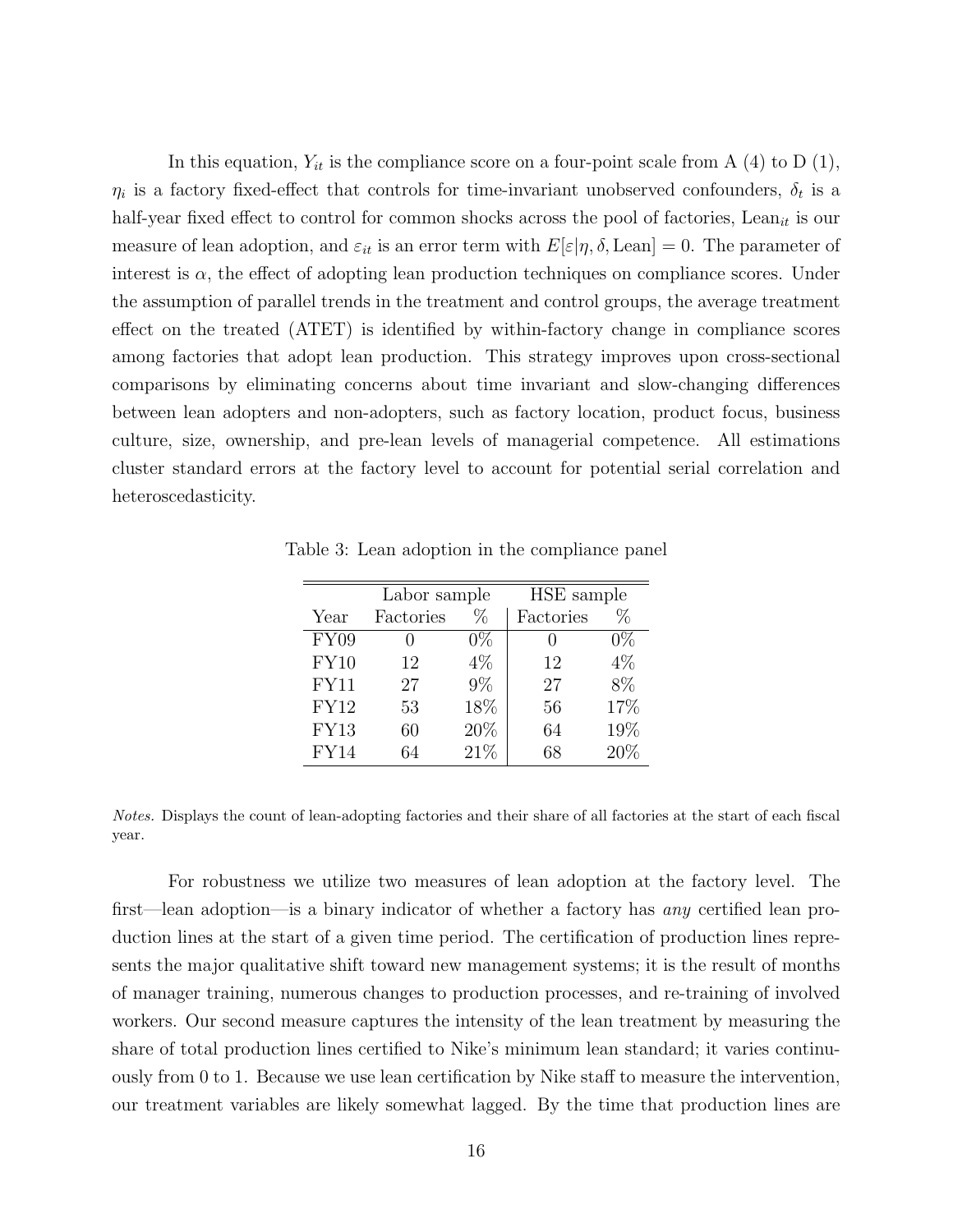certified by Nike personnel, supplier factories have already undergone an extended process of training and production line modifications. Nonetheless, lean certification provides a useful metric as it is measured against a uniform standard by Nike lean staff. Neither our lean measures nor our social compliance scores rely upon factory self-reporting, which may be subject to biases motivated by self-interest.

### 5 Results

Table [4](#page-16-0) presents the main results of our estimation using two measures of lean adoption. Models (1) and (3) use the binary indicator which is coded as one if the factory has any lean-certified production lines and zero otherwise. Models (2) and (4) use the continuous measure of lean adoption: the percentage of lean-certified production lines in a plant. In both specifications, lean adoption has a positive effect on labor compliance. The adoption of any lean lines results in an improvement of roughly 1/3 of a letter-grade. Going from zero lean lines to a 100% lean factory is associated with an improvement of half a letter grade. However, we find no effect of lean adoption on HSE compliance; the coefficients are positive but small and statistically insignificant.

|                          | Labor   |                | <b>HSE</b> |                   |  |
|--------------------------|---------|----------------|------------|-------------------|--|
| Mean score (No lean)     | 2.59    |                |            | 2.36              |  |
| Model                    | 1.      | $\overline{2}$ | (3)        | $\left( 4\right)$ |  |
| Lean adoption            | $.29**$ |                | .13        |                   |  |
|                          | (.11)   |                | (.08)      |                   |  |
| % lean lines             |         | $.52**$        |            | .12               |  |
|                          |         | (.15)          |            | (.11)             |  |
| Factory FEs              |         |                |            |                   |  |
| Half Year FEs            |         |                |            |                   |  |
| Factories                | 300     | 300            | 332        | 332               |  |
| Total obs                | 2,600   | 2,600          | 2,317      | 2,317             |  |
| $**$<br>$\ast$<br>p<0.05 |         |                |            |                   |  |

<span id="page-16-0"></span>Table 4: Effects of lean adoption on compliance scores

Notes. OLS panel fixed effects regression from FY2009 H1 to FY2014 H1. Regression coefficients shown with robust standard errors clustered by factory in parentheses. The outcomes are factory compliance grades on a four-point scale  $(A=4, B=3, C=2, D=1)$  for labor and health, safety, and environment (HSE). The two codings of the independent variable are any lean adoption (1 if the factory has adopted any lean lines, 0 otherwise) and percentage of lean lines (count of lean lines / total lines in factory).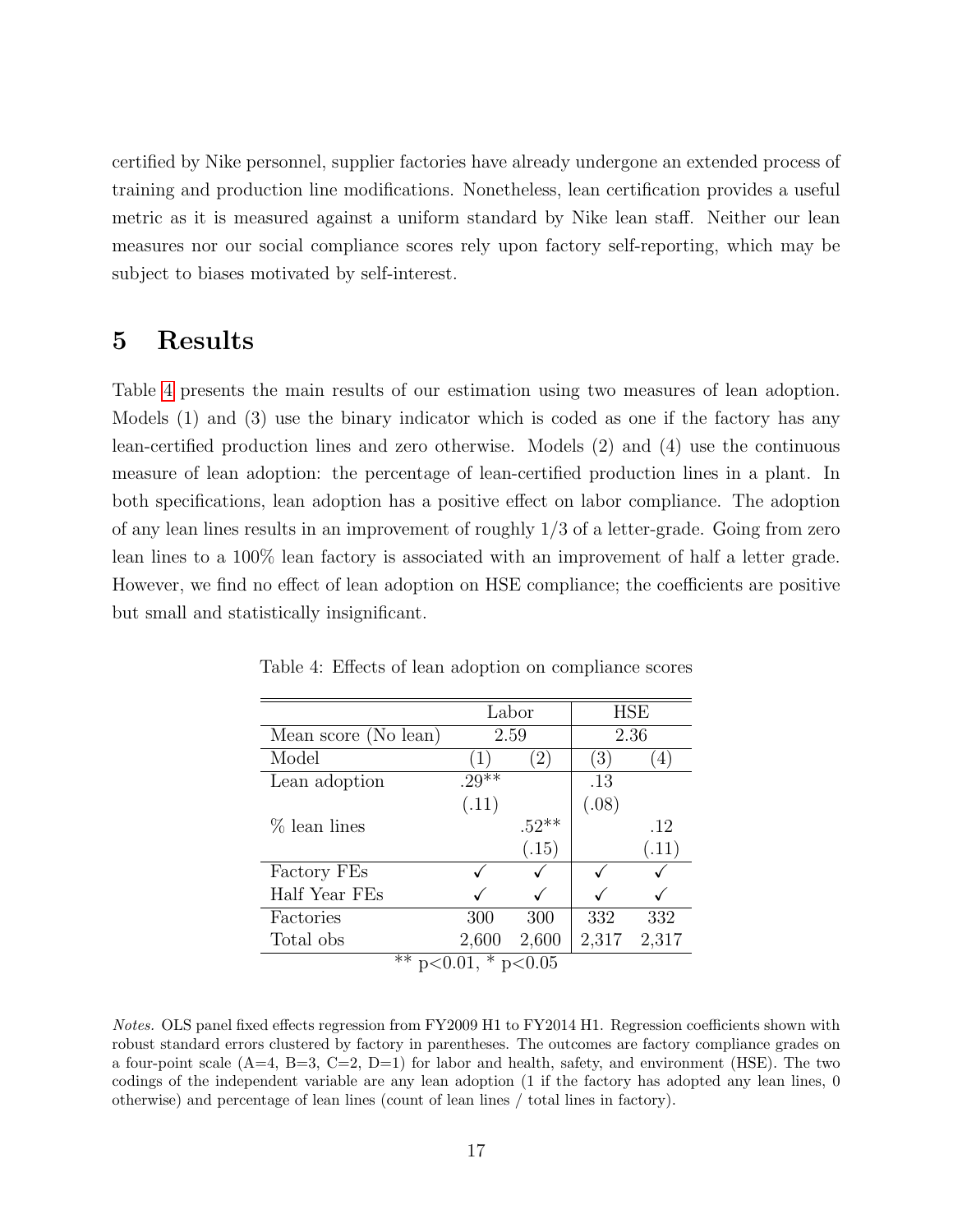#### 5.1 Robustness Checks

We provide several robustness checks to scrutinize the causal interpretation of our results. One potential concern with the previous analysis is the validity of the parallel trends assumption, which implies that average outcomes for lean adopters and non-adopters follow parallel trends in the absence of the program. To examine this concern we can check if lean adopters and non-adopters followed similar trends prior to the participation in the lean program. To this end we estimate a dynamic panel model that uses an indicator to capture the "switch" from the last time period of no lean lines to the first time period with any lean lines, as well as leads and lags of this indicator:

(2) 
$$
Y_{it} = \eta_i + \delta_t + \sum_{a=-4}^{4} \beta_a leanswitch_{i(t-a)} + \varepsilon_{it}
$$

Our fixed-effects remain the same as the ordinary panel model. The explanatory variable *leanswitch<sub>it</sub>* is a binary indicator that takes the value 1 only if factory *i* certifies its first lean production line in period  $t$ . The four leads and lags of this indicator take the value 1 only when factory i certifies its first lean line in the time period  $(t - a)$ . The result is a model with nine explanatory variables corresponding to the switching period, four leads, and four lags. By estimating coefficients for these leads and lags  $(\beta_a)$ , this specification allows us to inspect differences between lean-adopting plants and non-adopters both before and after they certify their first lean lines. If unmodeled differences between groups threaten the causal interpretation of our fixed effects model, we may observe differences in labor compliance between adopters and non-adopters prior to the introduction of lean manufacturing. Apart from providing a check of the parallel trends assumption, the dynamic panel model also has the advantage that it allows for the effect of the program to vary over time.

Figure [1](#page-18-0) plots the estimated coefficients for these indicators, including 95% confidence intervals, highlighting the periods before and after lean adoption. This estimation provides evidence that the lean manufacturing program caused improved compliance in the lean-adopting group. We detect no significant placebo effects in the two years prior to lean adoption, which suggests that unmodeled differences between adopters and non-adopters did not significantly affect labor compliance and therefore the parallel trends assumption seems plausible. We also detect over time variation in the effect of the program. The improvement in labor compliance grows consistently in the years following lean adoption, reaching a statistically significant level 18 months after adoption. By two years after adoption, lean plants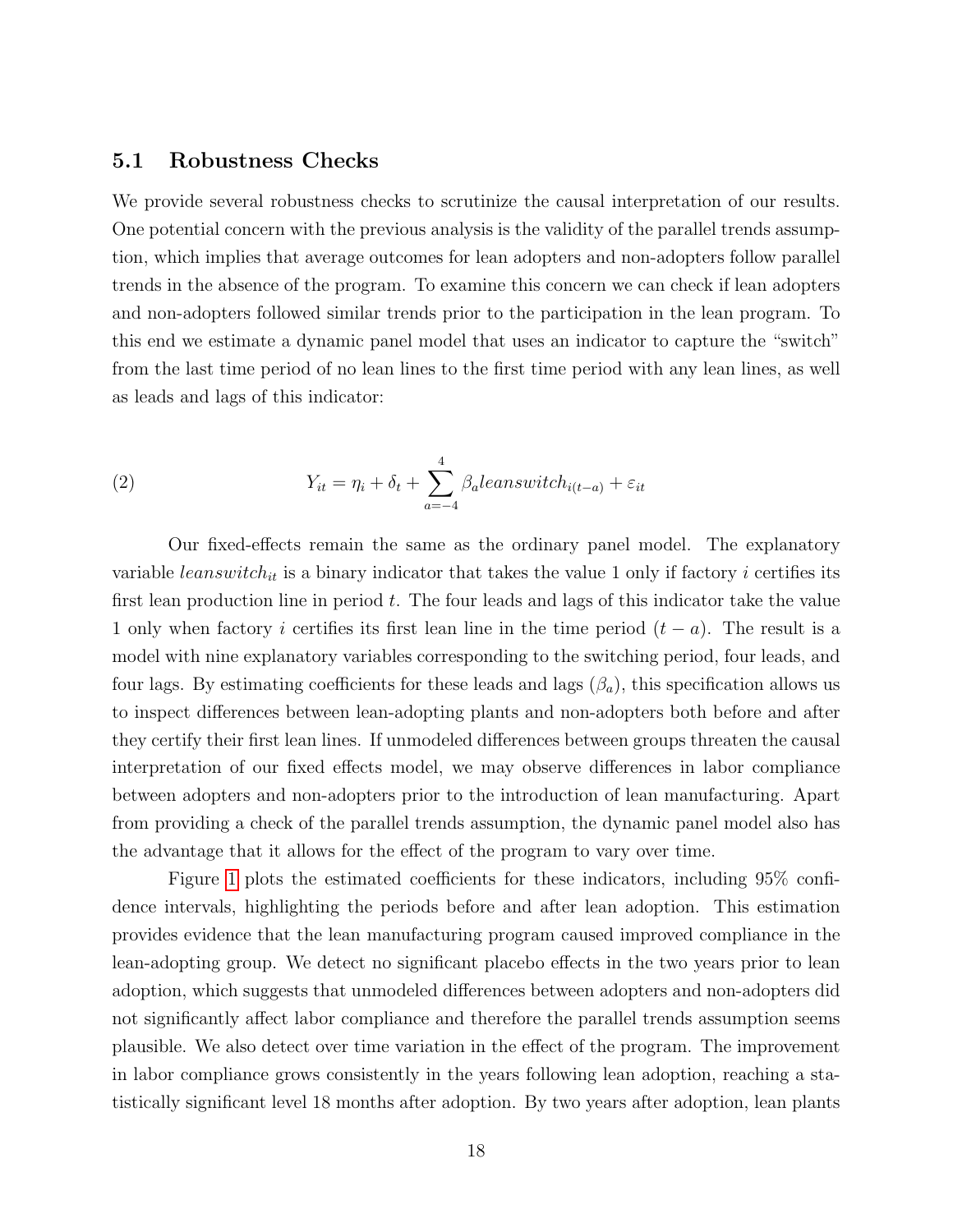are estimated to score 0.63 letter grades higher on their labor audits than non-adopters.



<span id="page-18-0"></span>Figure 1: Dynamic effect of lean adoption on labor compliance

Notes. Estimated effect of lean production on labor compliance for halves prior to (white area) and after (gray) the adoption of lean; 0 marks the first period in which the factory had any lean lines on the first day of the half. Displays point estimates with 95% confidence intervals (using robust standard errors clustered by factory) from dynamic panel regression using four leads and four lags of lean adoption. Results based on 300 factories and 2,600 factory-half observations. Regression results are available in the appendix, Table [A1.](#page-10-0)

A second concern with the previous tests is that we treated the four letters grades as a continuous variable. In Table [5](#page-19-0) we relax this linearity assumption and replicate the analysis with binary transformations of the compliance scores. The first transformation codes A or B as 1, and C or D as 0. The second transformation codes only A as 1, and all other scores as 0. Again, we find a significant positive effect of lean adoption on labor compliance, present in both transformations of the dependent variable. These specifications also highlight that the weak effect on HSE compliance is primarily in moving factories up to a B score.

The effects observed in the first two columns of Table [5](#page-19-0) are particularly important. As noted above, the gap between B scores and C scores captures major differences in labor standards. Factories scoring a C or lower in labor compliance may have serious violations including underage labor, failure to pay minimum wage, and systematically excessive work hours. We estimate in column (1) that lean adoption reduces the probability of receiving a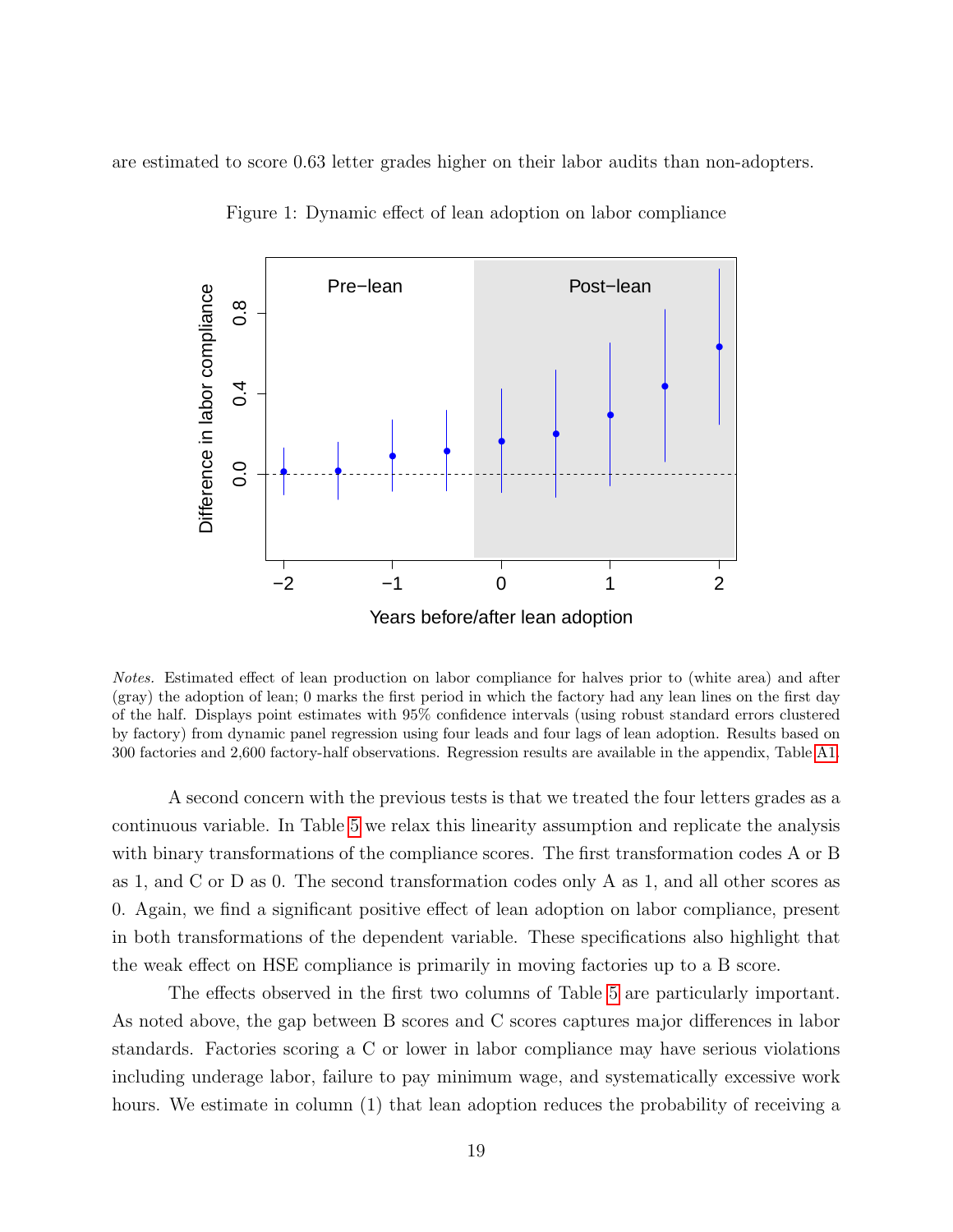C grade or worse from 40% to 25%.

<span id="page-19-0"></span>

| Table 5: Binary transformations of dependent variables |        |        |       |            |        |       |       |       |
|--------------------------------------------------------|--------|--------|-------|------------|--------|-------|-------|-------|
| DV                                                     | Labor  |        |       | <b>HSE</b> |        |       |       |       |
| Mean (No lean)                                         | .61    |        | .14   |            |        | .40   | .004  |       |
| Cutpoint                                               |        | AB CD  |       | A BCD      |        | AB CD | A BCD |       |
| Lean adoption                                          | $.15*$ |        | .07   |            | $.13*$ |       | .01   |       |
|                                                        | (.06)  |        | (.05) |            | (.06)  |       | (.01) |       |
| % lean lines                                           |        | $.26*$ |       | $.20**$    |        | .14   |       | .01   |
|                                                        |        | (.11)  |       | (.07)      |        | (.10) |       | (.01) |
| Factory FEs                                            |        |        |       |            |        |       |       |       |
| Half FEs                                               |        |        |       |            |        |       |       |       |
| Factories                                              | 300    | 300    | 300   | 300        | 332    | 332   | 332   | 332   |
| Total obs.                                             | 2,600  | 2,600  | 2,600 | 2,600      | 2,317  | 2,317 | 2,317 | 2,317 |
| $***$<br>$*$ p<0.05<br>$p<0.01$ ,                      |        |        |       |            |        |       |       |       |

Notes. OLS panel fixed effects regression from FY2009 H1 to FY2014 H1 (11 periods). Regression coefficients shown with robust standard errors clustered by factory in parentheses. The outcomes are binary transformations of factory compliance scores for labor and health, safety, and environment (HSE). The first transformation codes factories achieving an "A" or "B" rating as 1, and 0 otherwise. The second transformation codes factories receiving only an "A" rating as 1, and 0 otherwise. The two codings of the independent variable are lean adoption (1 if the factory has adopted any lean lines, 0 otherwise) and percentage of lean lines (count of lean lines / total lines in factory).

#### 5.2 Heterogeneous Effects

Finally, we run a specification of the panel model that allows us to examine the effect of lean in different countries. We interact the lean measures with country indicators to estimate country-specific treatment effects. The seven countries that occupy at least 5% of the sample each have their own indicators, and the remaining four countries are pooled into a residual category: Bangladesh, Cambodia, Egypt, and Turkey.

The results are plotted in Figure [2,](#page-20-0) and illustrate significant heterogeneity in the treatment effect. In India, Malaysia, and Thailand, any lean adoption is associated with over half a letter-grade improvement in labor compliance. The effect in Vietnam is smaller but statistically significant. However, in China, Sri Lanka, and our pool of other countries, lean-adopters do not improve significantly. F-tests reject the hypotheses that the treatment effect for China is identical to those of Thailand (pval  $\langle .02 \rangle$ ) or Malaysia (pval  $\langle .04 \rangle$ . While lean adoption appears to have a large effect on labor standards in several key apparel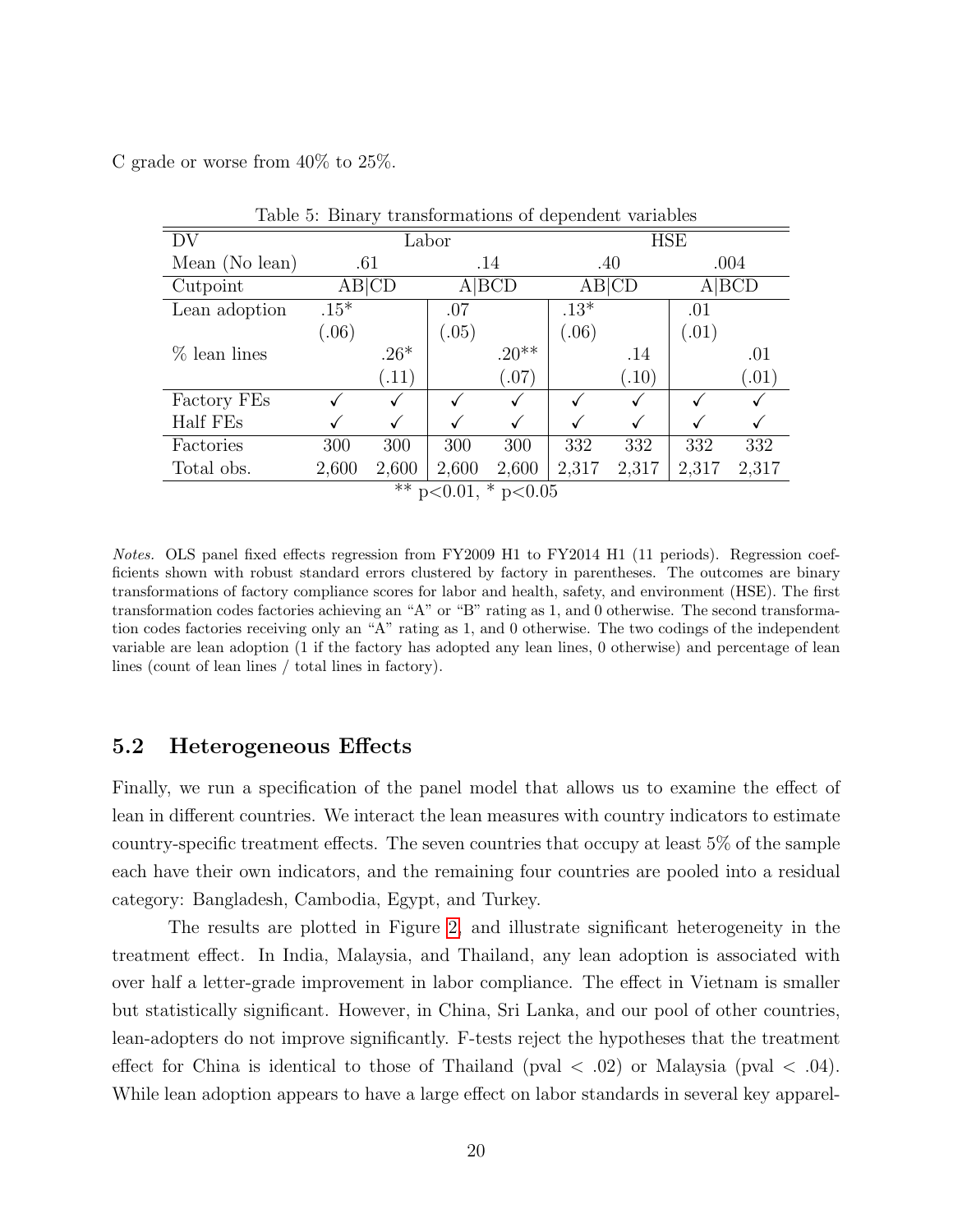exporting countries, we detect no effect on factories in China, where nearly half of our sample is located.



<span id="page-20-0"></span>Figure 2: Country-specific treatment effects

Notes. Figure displays point estimates with 95% confidence intervals (using robust standard errors clustered by factory) from fixed effects model interacting country indicators with treatment variables. The two codings of the independent variable are lean adoption (1 if the factory has adopted any lean lines, 0 otherwise) and percentage of lean lines (count of lean lines / total lines in factory). Countries pooled in the "other" indicator are Bangladesh, Cambodia, Egypt, and Turkey. Results based on 300 factories and 2,600 factoryhalf observations. Regression results are available in the appendix, Table [A2.](#page-14-0)

#### 6 Discussion

This research builds on literatures in corporate social responsibility strategy and value chain governance to shed light on the social consequences of management strategy. Based on a five-year analysis of a management intervention in the global apparel industry, we find that capability building in suppliers can result in improved social performance. Specifically, we find that the adoption of management systems to support lean manufacturing produced a large improvement in labor standards performance in several developing countries. Particularly important is the reduction in core labor rights violations; lean adoption is estimated to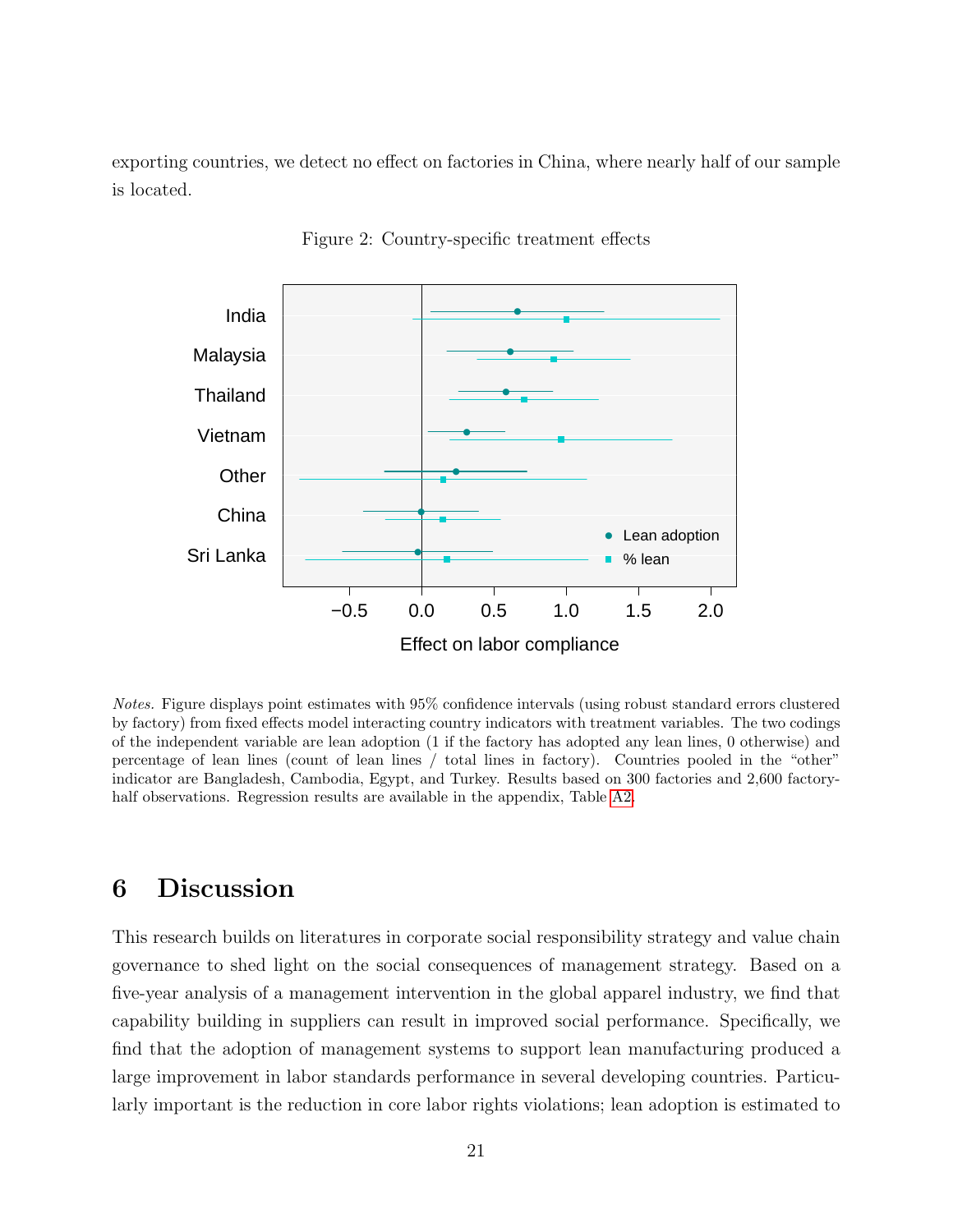reduce the prevalence of "serious" and "critical" labor violations by fifteen percentage points. While this finding should not obviate concerns about labor standards in global production, it does provide the first quantitative evidence for the benefits of widely promoted capability building interventions in remediating harsh working conditions in global supply chains.

Our findings on the efficacy of lean capability building are not unqualified. We do not find that the intervention improved factory compliance with health, safety, and environment (HSE) audits, but we also do not find that it made compliance worse in this domain. Insofar as HSE noncompliance results from problems with the factories' physical infrastructure (ventilation, emergency exits, etc.) or regulatory compliance (proper licensing of hazardous substance facilities, environmental permitting, etc.), this finding of no effect is unsurprising. Nike's lean intervention was primarily targeted at investments in managerial capabilities, process improvements, and worker skills. Therefore, we might expect to see improvements in the "softer" aspects of HSE, such as ergonomics, use of personal protective equipment, and industrial hygiene. This may explain the imprecisely- estimated positive effect of lean we estimate for HSE scores. Unfortunately, Nike compliance data do not allow us to offer more precise estimates of this effect nor a detailed breakdown of the sources of HSE noncompliance.

We also detect no effect for the lean intervention in Sri Lanka, China, and our pool of residual countries. It is perhaps unsurprising to find little improvement in Sri Lanka, a country known for high levels of factory social compliance [\(Ruwanpura and Wrigley 2011\)](#page-29-11). Among factories in Sri Lanka, 85% of non-lean observations exhibited a labor compliance rating of B or higher, with 31% receiving A ratings. The same cannot be said for China, where just 58% of non-lean observations received a B or higher and only 7% received an A grade. China's labor compliance grades are comparable to factories in India (51% B or higher, 7% As), where factories exhibited significant improvement.

One clue to the absence of an effect in China is the lower intensity of lean adoption. By the start of FY14, all twelve Thai lean-adopters, nine of ten in Malaysia, and all three in India had certified more than 33% of their production lines to meet Nike's minimum definition. In contrast, six of the sixteen lean-adopters in China had less than 33% lean lines. If the effects of lean are associated with a certain threshold level of adoption, then perhaps these factories in China have not yet reached that level. Low rates of lean adoption in China could reflect lower levels of managerial commitment to the lean transformation. It is also possible that the particular way lean is being implemented among Nike's Chinabased suppliers may privilege certain features of the program (e.g. reduction of inventory)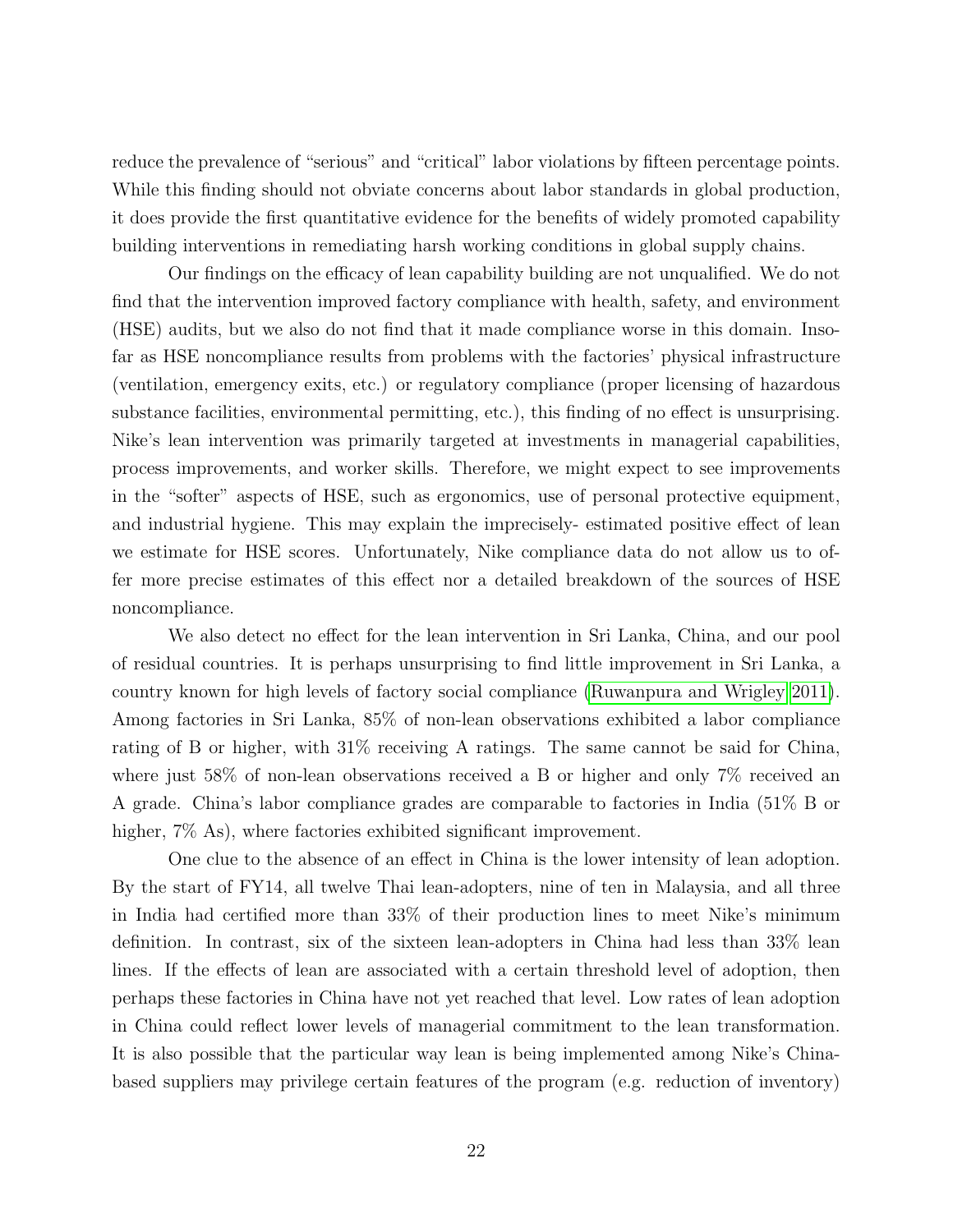over other elements of the lean training program (e.g. empowerment of shop floor workers). Adjudicating between these interpretations presents opportunities for additional research.

The positive effects on compliance we detect may have traveled through three causal pathways linking Nike's lean program to improved labor conditions. The first is through general improvement in managerial skill and sophistication at supplier factories. The lean trainings and engagement with Nike manufacturing specialists demanded detailed data-gathering and the use of this information to modify production practices. To the extent that labor violations result from shortcomings in these core management skills-such as difficulties forecasting production, poor record-keeping for employee work-hours, and generally haphazard problem solving on factory floors-the lean intervention may have improved compliance scores simply by upgrading overall management quality in suppliers.

Secondly, the adoption of lean production practices necessarily involves new investments in worker skills and knowledge. Lean manufacturing systems depend upon active involvement from operators, who are called upon to perform varied tasks, identify quality issues in the production process, and communicate their observations to management and other workers. This investment in human resources raises the costs of worker turnover, already a major management concern in many developing country export manufacturers. Supplier management may attempt to reduce turnover through an improvement in worker wages and workplace conditions. In fact, changing managerial mindsets surrounding the value of the manufacturing workforce was a stated goal of the Nike program. Increasing management's incentive to retain skilled workers offers a second causal pathway between the adoption of high-performance work systems and improved labor standards.

Finally, capability building may improve labor standards by sustaining higher levels of trust and relational contracting in the buyer-supplier relationship. A common complaint from developing world suppliers involves a perceived lack of commitment from the buyers who demand improvements in factory labor conditions. Buyers may tell suppliers that they care about labor standards, but their sourcing behavior occasionally speaks otherwise, reflecting a willingness to buy from whichever suppliers can meet their quality and delivery needs at lowest cost. In this account, suppliers' belief that their relationships to buyers are fragile and short-lived reduces incentives to invest in social compliance. While participation in the Nike lean program did not offer any guarantees surrounding future orders, the high degree of engagement with Nike may have offered a stronger, more credible signal of Nike's commitment to a future business relationship. Capability-building may have increased trust that supplier investments to comply with the Nike code of conduct would not go to waste.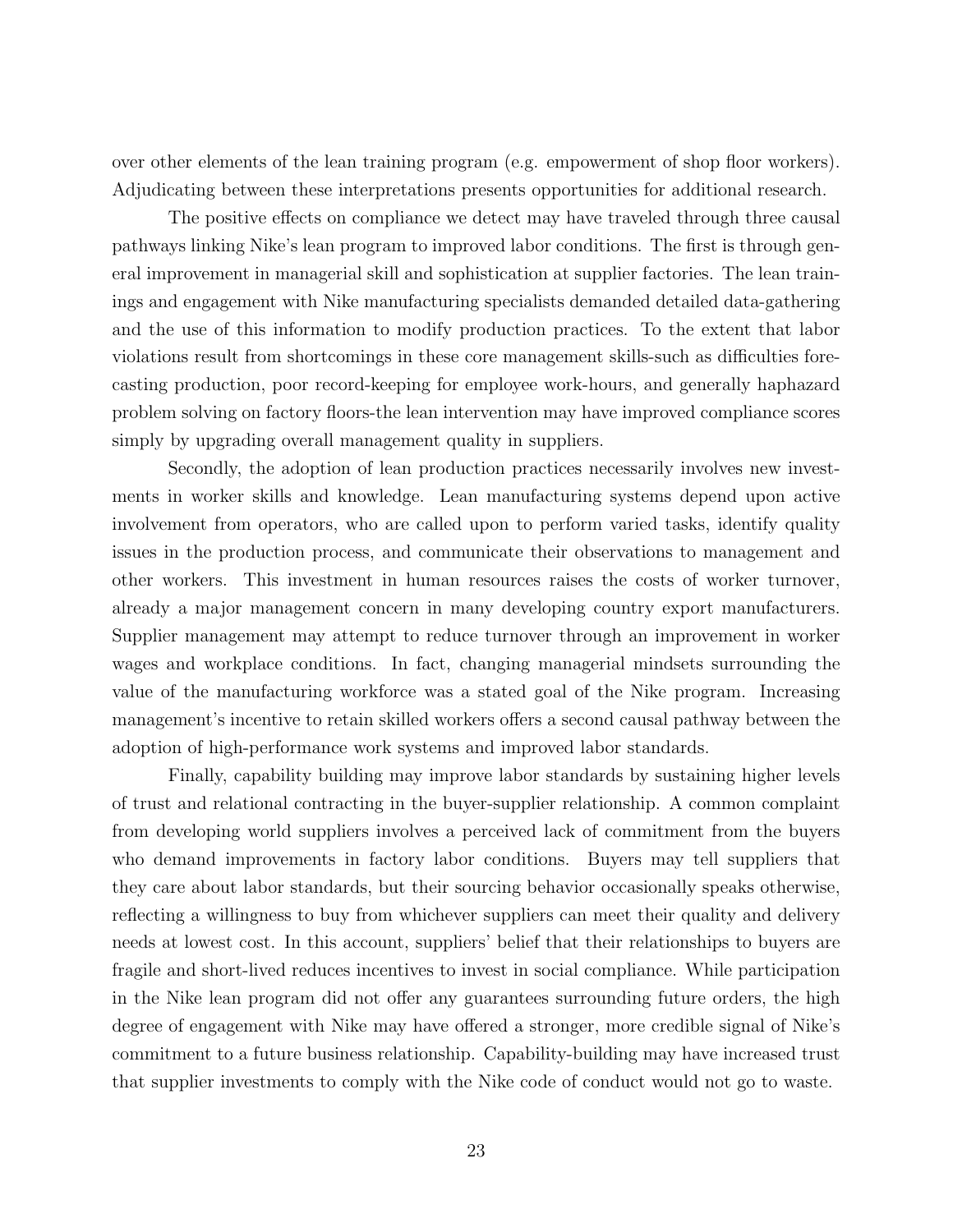Which of these causal mechanisms are at work is the focus of our future research. However, it is clear that capability-building differs in fundamental ways from the traditional compliance approach to regulating labor in supply chains. The traditional approach motivates improved workplace conditions through the threat of external sanction applied by buyers. Buyers mandate that suppliers meet their code of conduct demands in order to do business. For this system to work, the buyer has to be indefinitely willing to bear the costs of adequately financing an auditing team to monitor compliance as well as switch- ing costs associated with terminating business relationships with noncompliant suppliers. The supplier must believe that investments in improved conditions are more valuable than losing the buyer's business. However, the last decade of research has taught us that buyers continue business relationships even under conditions of sustained noncompliance, and suppliers may opt to invest in the appearance of compliance, through double-bookkeeping and coaching employee responses to auditors' questions, rather than meaningful workplace improvements. Even when traditional compliance regimes function as designed, the buyer must continuously apply these pressures, with their associated costs for all parties, to sustain improved workplace conditions.

Our findings have significant implications for management practice in contemporary supply chains. Capability building diverges from traditional compliance models in its attempt to create value for both the buyer and supplier, such that both parties have incentive to main- tain and cultivate new management institutions. By demonstrating that workers can also benefit from certain forms of capability building, we identify an opportunity to create "shared value" in supply chains (Porter and Kramer 2011). If buyers, supplier management, and the production workforce simultaneously derive benefit from this kind of intervention, capability building may represent a form of self-enforcing institutional change in the campaign to improve working conditions in globalized production.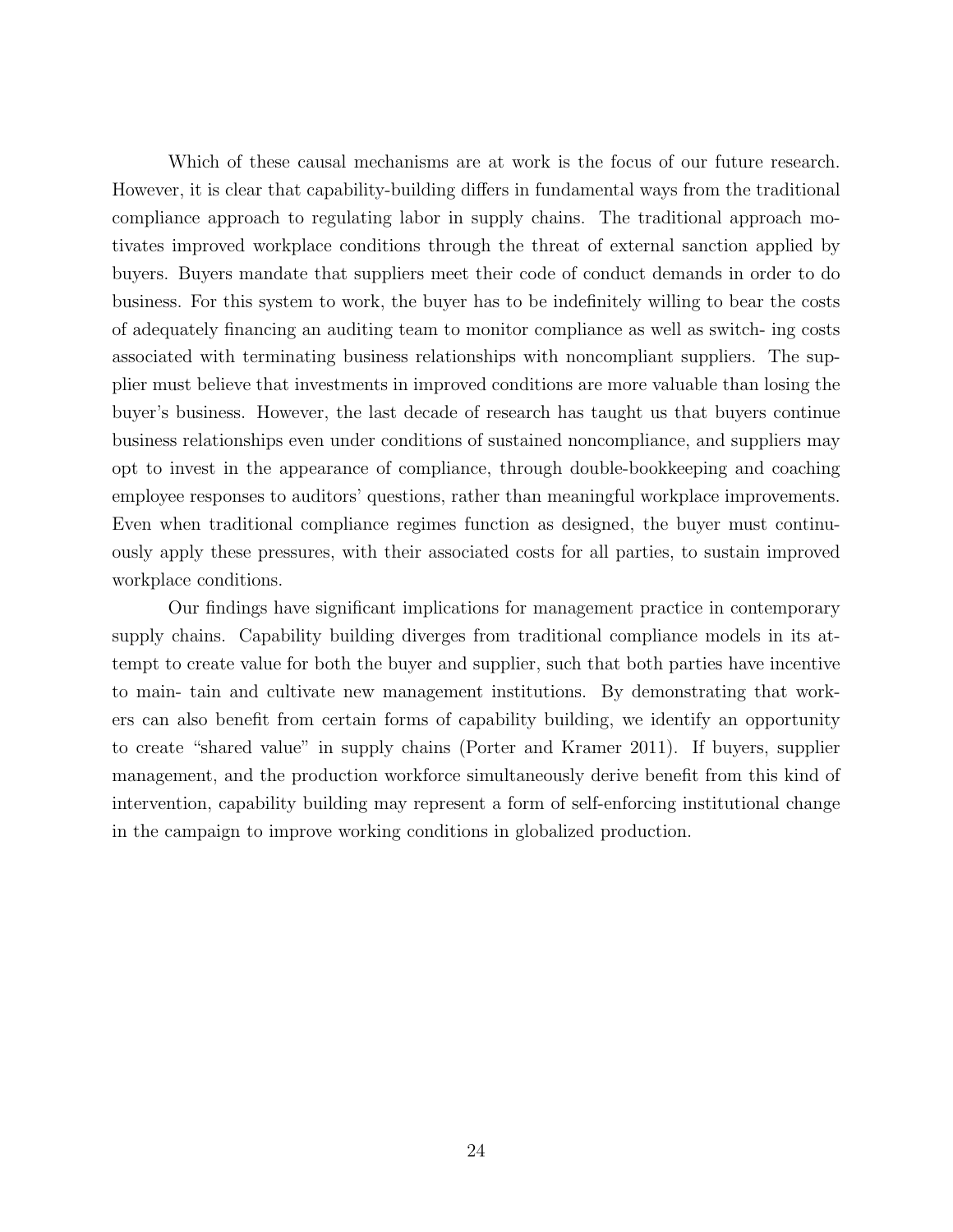# Appendix: Supplementary tables

| Model                | (1)      |
|----------------------|----------|
| $leans with_{t+4}$   | .0151    |
|                      | (.0594)  |
| $leanswitch_{t+3}$   | .0178    |
|                      | (.0727)  |
| $leans with_{t+2}$   | .0939    |
|                      | (.0905)  |
| $leanswitch_{t+1}$   | .118     |
|                      | (.102)   |
| $leanswitch_t$       | .167     |
|                      | (.131)   |
| $leanswitch_{t-1}$   | .202     |
|                      | (.161)   |
| $leans with t-2$     | .298     |
|                      | (.181)   |
| $leans with t_{t-3}$ | $.441*$  |
|                      | (.193)   |
| $leanswitch_{t-4}$   | $.634**$ |
|                      | (.197)   |
| Factory FEs          |          |
| Half FEs             |          |
| Factories            | 300      |
| Total Obs.           | 2,600    |

Table A1: Dynamic panel estimates of the effect of lean adoption on labor compliance

Notes. OLS dynamic panel fixed effects regression from FY2009 H1 to FY2014 H1. Regression coefficients shown with robust standard errors clustered by factory in parentheses. The outcomes are factory labor compliance grades on a four-point scale (A=4, B=3, C=2, D=1). The binary indicator leanswitch<sub>t</sub> takes the value 1 only in the first period after lean adoption. The leads and lags of this indicator allow us to examine differences between the treatment and control groups prior to  $(t+a)$  and after  $(t-a)$  lean adoption. The results are plotted in Figure [1.](#page-18-0)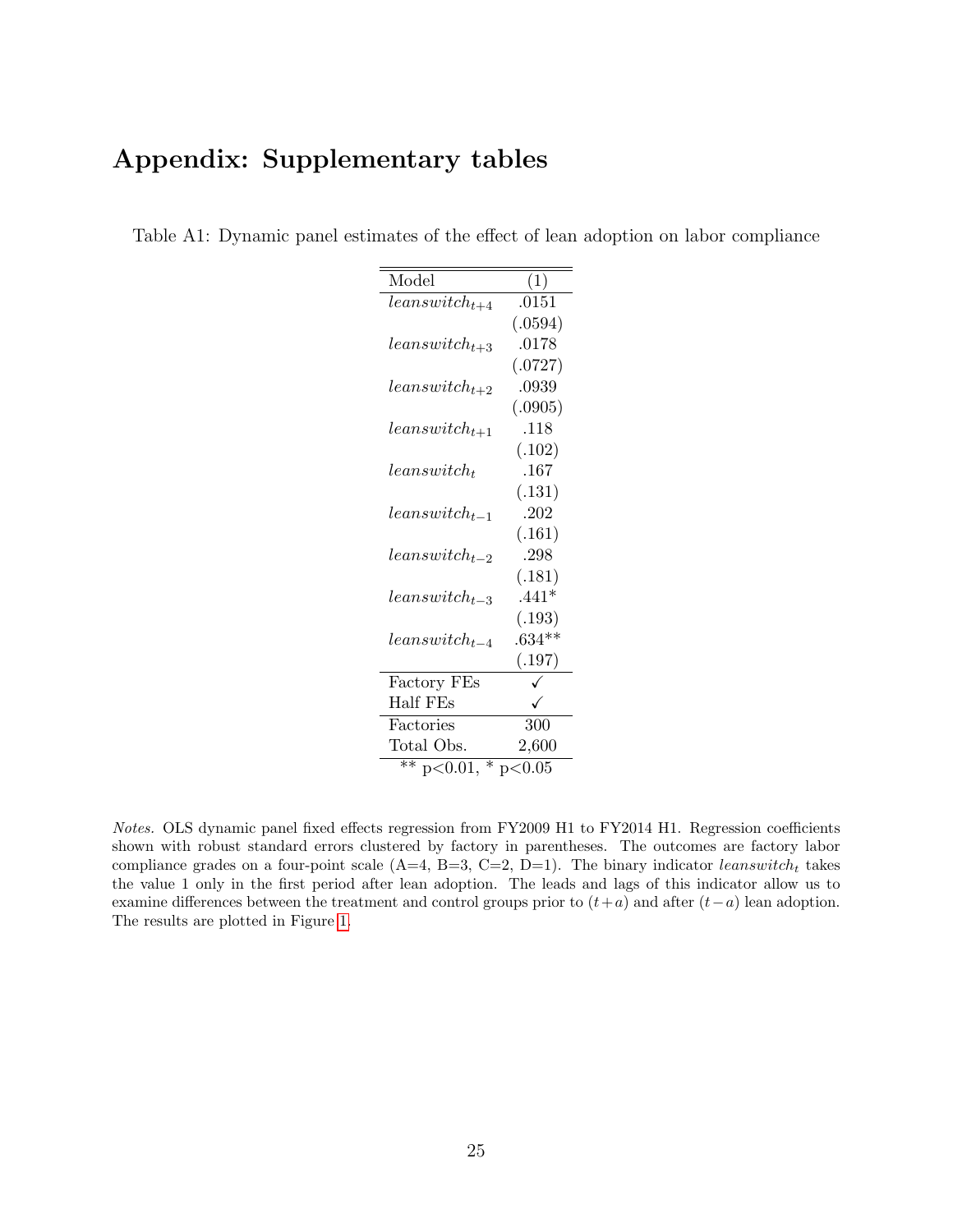|                                         | (1)             | (2)      |
|-----------------------------------------|-----------------|----------|
| Lean adoption                           |                 |          |
| $\times$ China                          | $-.005$         |          |
|                                         | (.202)          |          |
| $\times$ Thailand                       | $.582**$        |          |
|                                         | (.165)          |          |
| $\times$ Vietnam                        | $.310*$         |          |
|                                         | (.135)          |          |
| $\times$ Sri Lanka                      | $-.028$         |          |
|                                         | (.264)          |          |
| $\times$ Malaysia                       | $.612**$        |          |
|                                         | (.222)          |          |
| $\times$ India                          | $.662*$         |          |
|                                         | (.305)          |          |
| $\times$ Other                          | .236            |          |
|                                         | (.250)          |          |
| Percent lean lines                      |                 |          |
| $\times$ China                          |                 | .148     |
|                                         |                 | (.202)   |
| $\times$ Thailand                       |                 | $.708**$ |
|                                         |                 | (.262)   |
| $\times$ Vietnam                        |                 | $.964*$  |
|                                         |                 | (.391)   |
| $\times$ Sri Lanka                      |                 | .174     |
|                                         |                 | (.497)   |
| $\times$ Malaysia                       |                 | $.914**$ |
|                                         |                 | (.269)   |
| $\times$ India                          |                 | 1.002    |
|                                         |                 | (.539)   |
| $\times$ Other                          |                 | .149     |
|                                         |                 | (.505)   |
| Factory FEs                             |                 |          |
| <b>Half FEs</b>                         |                 |          |
|                                         |                 |          |
| Factories                               | 300             | 300      |
|                                         |                 |          |
| Total obs.<br>$\ast$<br>$**$<br>p<0.01, | 2,600<br>p<0.05 | 2,600    |

Table A2: Country-specific effects of lean on labor compliance

Notes. OLS panel fixed effects regression from FY2009 H1 to FY2014 H1. Regression coefficients shown with robust standard errors clustered by factory in parentheses. The outcomes are factory labor compliance grades on a four-point scale (A=4, B=3, C=2, D=1). The two codings of our lean measure have been interacted with country-indicators to estimate treatment effects within each country that represents at least 5% of our sample. Bangladesh, Cambodia, Egypt, and Turkey make up the residual "other" category. Results are plotted in Figure [2.](#page-20-0)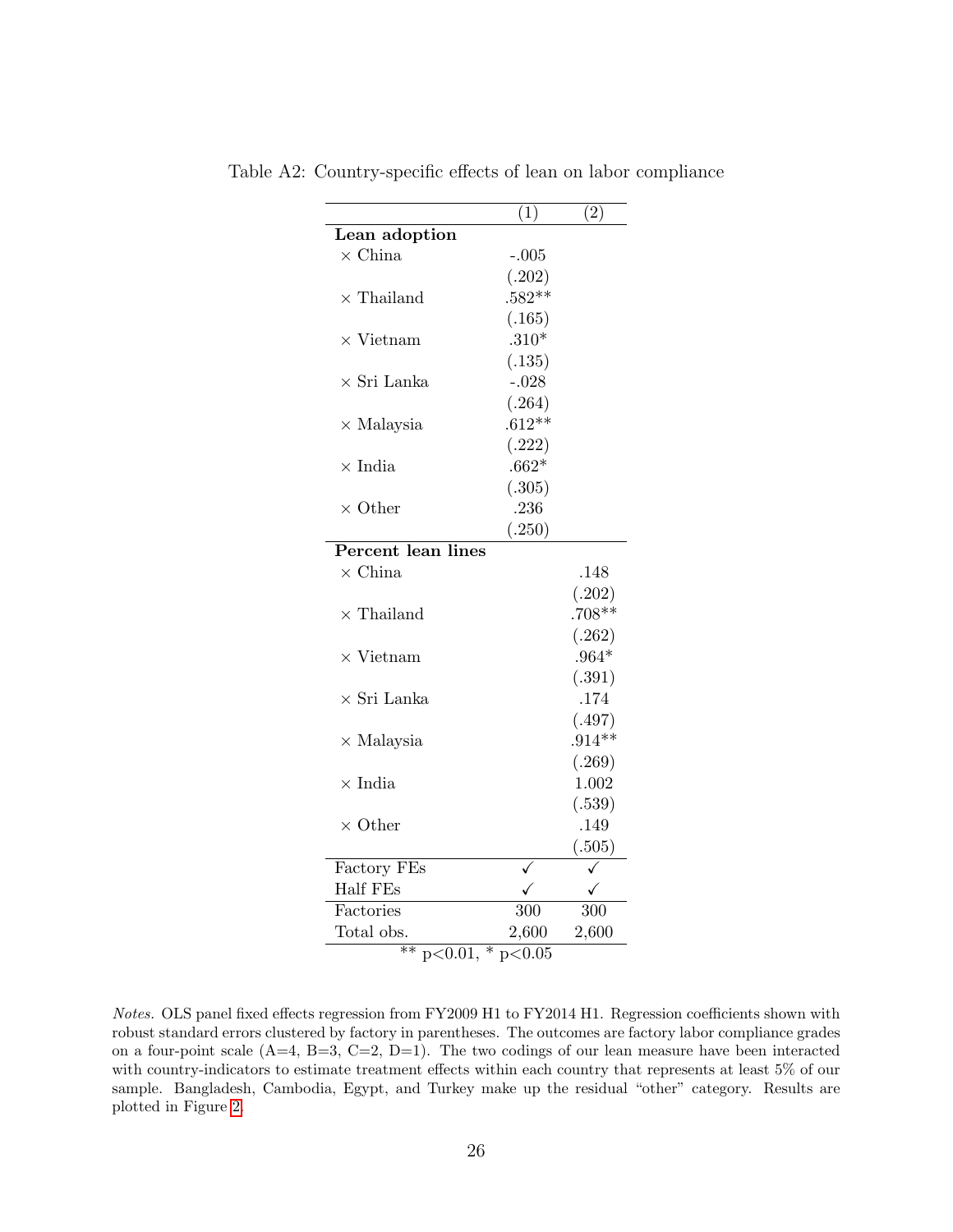# References

- <span id="page-26-10"></span>Anner, Mark, Jennifer Bair and Jeremy Blasi. 2012. "Buyer Power, Pricing Practices, and Labor Outcomes in Global Supply Chains." Institutions Program Working Paper Series, University of Colorado at Boulder .
- <span id="page-26-2"></span>Barrientos, S. and S. Smith. 2007. "Do Workers Benefit from Ethical Trade? Assessing Codes of Labour Practice in Global Production Systems." Third World Quarterly 28(4):713–729.
- <span id="page-26-9"></span>Barrientos, Stephanie. 2013. "Corporate Purchasing Practices in Global Production Networks: A Socially Contested Terrain." Geoforum 44:44–51.
- <span id="page-26-8"></span>Barrientos, Stephanie, Gary Gereffi and Arianna Rossi. 2011. "Economic and Social Upgrading in Global Production Networks: A New Paradigm for a Changing World." International Labour Review 150(3-4):319–340.
- <span id="page-26-13"></span>Bartley, Tim. 2007. "Institutional Emergence in an Era of Globalization: The Rise of Transnational Private Regulation of Labor and Environmental Conditions." American Journal of Sociology 113(2):297–351.
- <span id="page-26-1"></span>Bhattacharya, CB, Sankar Sen and Daniel Korschun. 2008. "Using Corporate Social Responsibility to Win the War for Talent." MIT Sloan management review 49(2):37–44.
- <span id="page-26-6"></span>Bloom, Nicholas, Benn Eifert, Aprajit Mahajan, David McKenzie and John Roberts. 2013. "Does Management Matter? Evidence from India." The Quarterly Journal of Economics 128(1):1–51.
- <span id="page-26-0"></span>Cheng, Beiting, Ioannis Ioannou and George Serafeim. 2013. "Corporate Social Responsibility and Access to Finance." *Strategic Management Journal*.
- <span id="page-26-14"></span>Clean Clothes Campaign. 2008. Cashing In: Giant Retailers, Purchasing Practices, and Working Conditions in the Garment Industry.
- <span id="page-26-12"></span>Cohen, J. and C. Sabel. 2006. "Extra Rempublicam Nulla Justitia?" Philosophy & Public Affairs 34(2):147–175.
- <span id="page-26-11"></span><span id="page-26-7"></span>Connor, T. and K. Dent. 2006. "Offside! Labour rights and Sportswear Production in Asia.".
- Dhanarajan, Sumi. 2005. "Managing Ethical Standards: When Rhetoric Meets Reality." Development in Practice 15(3-4):529–538.
- <span id="page-26-5"></span>Dunlop, John T and David Weil. 1996. "Diffusion and Performance of Modular Production in the US Apparel Industry." Industrial Relations: A Journal of Economy and Society 35(3):334–355.
- <span id="page-26-3"></span>Egels-Zandén, Niklas. 2007. "Suppliers' Compliance with MNCs' Codes of Conduct: Behind the Scenes at Chinese Toy Suppliers." Journal of Business Ethics 75(1):45–62.
- <span id="page-26-4"></span>Flammer, Caroline. 2012. "Corporate Social Responsibility and Shareholder Reaction: The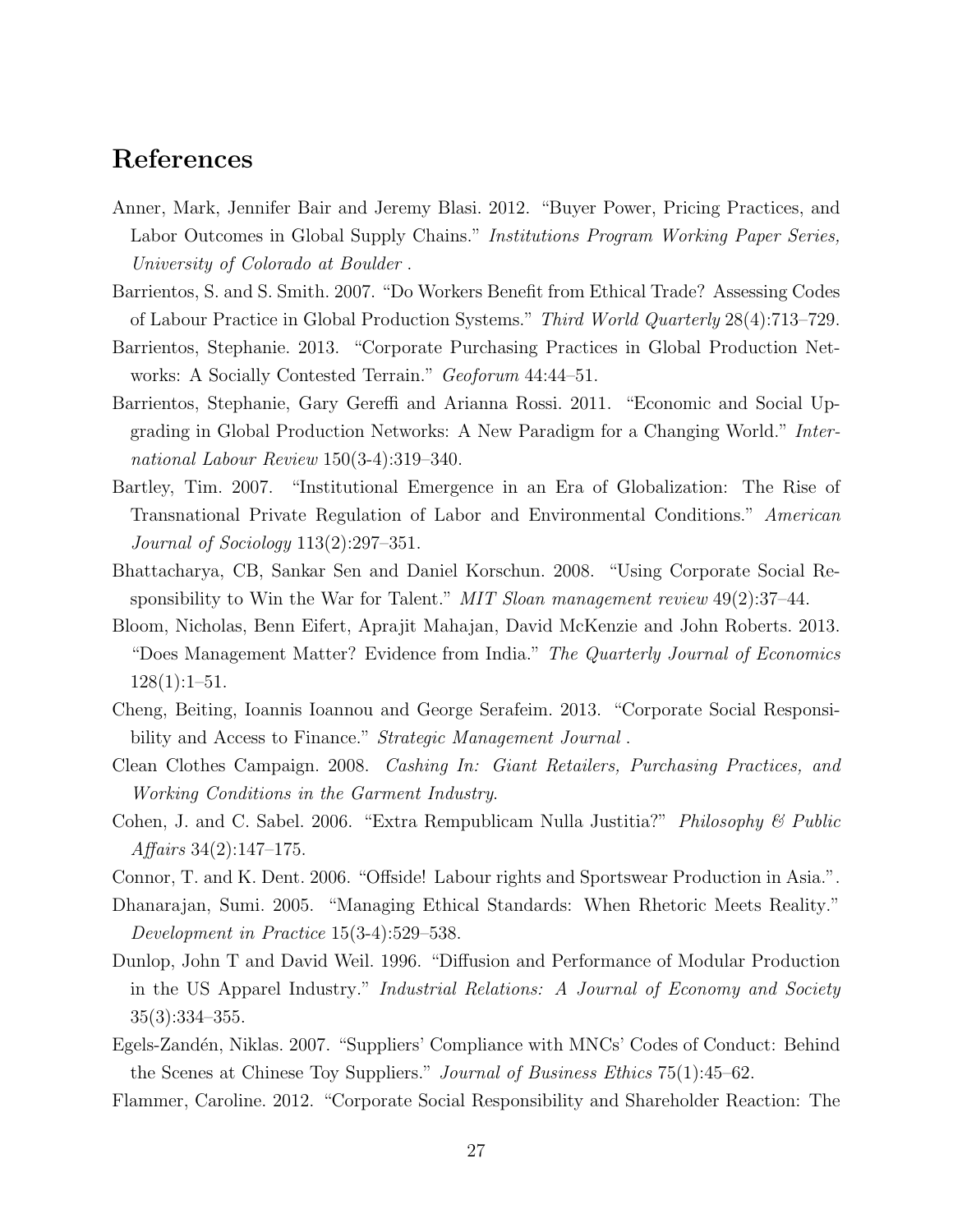Environmental Awareness of Investors." Academy of Management Journal .

- <span id="page-27-13"></span>Gereffi, Gary. 1999. "International Trade and Industrial Upgrading in the Apparel Commodity Chain." *Journal of International Economics* 48(1):37–70.
- <span id="page-27-12"></span>Harney, Alexandra. 2008. The China Price: The True Cost of Chinese Competitive Advantage. Penguin.
- <span id="page-27-11"></span>Haufler, V. 2001. A Public Role for the Private Sector: Industry Self-regulation in a Global Economy. Carnegie Endowment.
- <span id="page-27-7"></span>Huselid, Mark A. 1995. "The Impact of Human Resource Management Practices on Turnover, Productivity, and Corporate Financial Performance." Academy of management journal 38(3):635–672.
- <span id="page-27-6"></span>Ichniowski, C., K. Shaw and G. Prennushi. 1997. "The Effects of Human Resource Management Practices on Productivity: A Study of Steel Finishing Lines." The American Economic Review pp. 291–313.
- <span id="page-27-8"></span>Ichniowski, Casey, Thomas A Kochan, David Levine, Craig Olson and George Strauss. 1996. "What Works at Work: Overview and Assessment." Industrial Relations: A Journal of Economy and Society 35(3):299–333.
- <span id="page-27-4"></span>IMPACTT. 2011. "Finding The Sweet Spot: Smarter Ethical Trade That Delivers More For All.".
- <span id="page-27-3"></span>International Labour Organization. 2005. "Promoting fair globalization in textiles and clothing in a post-MFA environment." Report for discussion at the Tripartite Meeting on Promoting Fair Globalization in Textiles and Clothing in a Post-MFA Environment .
- <span id="page-27-14"></span>International Labour Organization. 2011. "Labour Administration and Labour Inspection." International Labour Conference .
- <span id="page-27-10"></span>Keck, Margaret E and Kathryn Sikkink. 1998. Activists Beyond Borders: Advocacy Networks in International Politics. Cambridge Univ Press.
- <span id="page-27-9"></span>Kernaghan, C. 2006. US Jordan Free Trade Agreement Descends Into Human Trafficking and Involuntary Servitude. New York: The National Labor Committee.
- <span id="page-27-2"></span>Klassen, Robert D and Curtis P McLaughlin. 1996. "The Impact of Environmental Management on Firm Performance." Management Science 42(8):1199–1214.
- <span id="page-27-0"></span>Koh, Ping-Sheng, Cuili Qian and Heli Wang. 2013. "Firm Litigation Risk and the Insurance Value of Corporate Social Performance." Strategic Management Journal .
- <span id="page-27-1"></span>Kytle, Beth and John Gerard Ruggie. 2005. "Corporate Social Responsibility as Risk Management: A Model for Multinationals.".
- <span id="page-27-5"></span>Locke, R., M. Amengual and A. Mangla. 2009. "Virtue out of Necessity? Compliance, Com-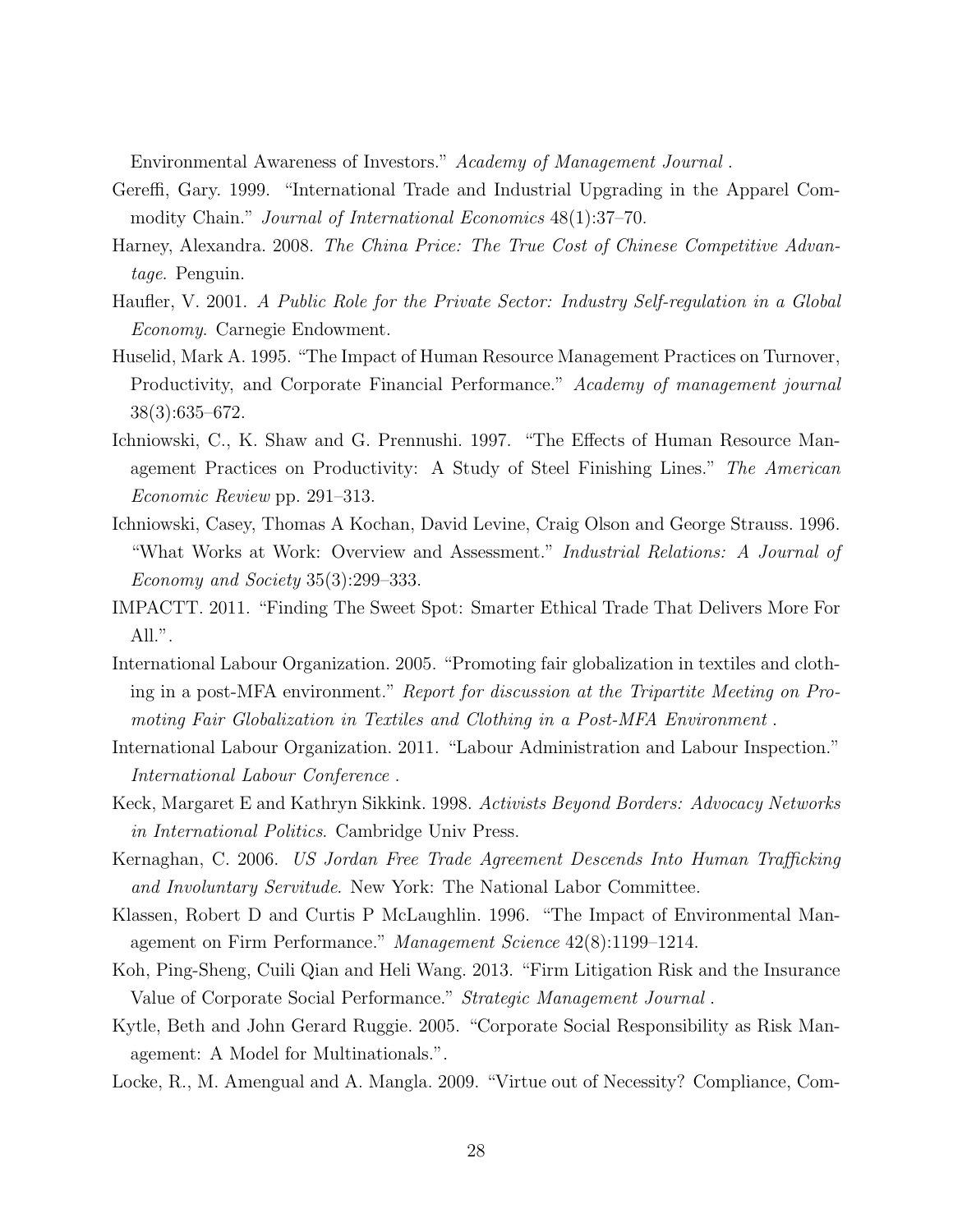mitment, and the Improvement of Labor Conditions in Global Supply Chains." Politics  $\mathcal{B}'$ Society 37(3):319.

- <span id="page-28-7"></span>Locke, R., T. Kochan, M. Romis and F. Qin. 2007. "Beyond Corporate Codes of Conduct: Work Organization and Labour Standards at Nike's Suppliers." *Int'l Lab. Rev.* 146:21.
- <span id="page-28-11"></span>Locke, Richard, Greg Distelhorst, Timea Pal and Hiram Samel. 2012. "Production Goes Global, Standards Stay Local: Private Labor Regulation in the Global Electronics Industry." MIT Political Science Department Research Paper .
- <span id="page-28-1"></span>Locke, Richard M. 2013. The Promise and Limits of Private Power: Promoting Labor Standards in a Global Economy. Cambridge University Press.
- <span id="page-28-2"></span>Locke, Richard and Monica Romis. 2007. "Improving Work Conditions in a Global Supply Chain." MIT Sloan management review 48(2):54–62.
- <span id="page-28-3"></span>Locke, R.M., F. Qin and A. Brause. 2007. "Does Monitoring Improve Labor Standards? Lessons from Nike." *Industrial and Labor Relations Review* 61(1):3–31.
- <span id="page-28-8"></span>Lund-Thomsen, Peter and Adam Lindgreen. 2013. "Corporate Social Responsibility in Global Value Chains: Where Are We Now and Where Are We Going?" *Journal of Busi*ness Ethics pp. 1–12.
- <span id="page-28-4"></span>Lund-Thomsen, Peter, Khalid Nadvi, Anita Chan, Navjote Khara and Hong Xue. 2012. "Labour in Global Value Chains: Work Conditions in Football Manufacturing in China, India and Pakistan." Development and Change 43(6):1211–1237.
- <span id="page-28-0"></span>Luo, Xueming, Heli Wang, Sascha Raithel and Qinqin Zheng. 2013. "Corporate Social Performance, Analyst Stock Recommendations, and Firm Future Returns." Strategic Management Journal .
- <span id="page-28-9"></span>MacDuffie, J.P. 1995. "Human Resource Bundles and Manufacturing Performance: Organizational Logic and Flexible Production Systems in the World Auto Industry." *Industrial* and Labor Relations Review pp. 197–221.
- <span id="page-28-5"></span>MacLean, Tammy L and Michael Behnam. 2010. "The Dangers of Decoupling: The Relationship between Compliance Programs, Legitimacy Perceptions, and Institutionalized Misconduct." Academy of Management Journal 53(6):1499–1520.
- <span id="page-28-12"></span><span id="page-28-10"></span>Nike Inc. 2012. "Nike, Inc. FY10/11 Sustainable Business Performance Summary.".
- O'Rourke, Dara. 2003. "Outsourcing Regulation: Analyzing Nongovernmental Systems of Labor Standards and Monitoring." *Policy Studies Journal* 31(1):1–29.
- <span id="page-28-13"></span><span id="page-28-6"></span>Oxfam. 2010. "Better Jobs in Better Supply Chains." Briefings for Business No. 5 .
- Pfeffer, Jeffrey. 2007. "Human Resources from an Organizational Behavior Perspective: Some Paradoxes Explained." The Journal of Economic Perspectives 21(4):115–134.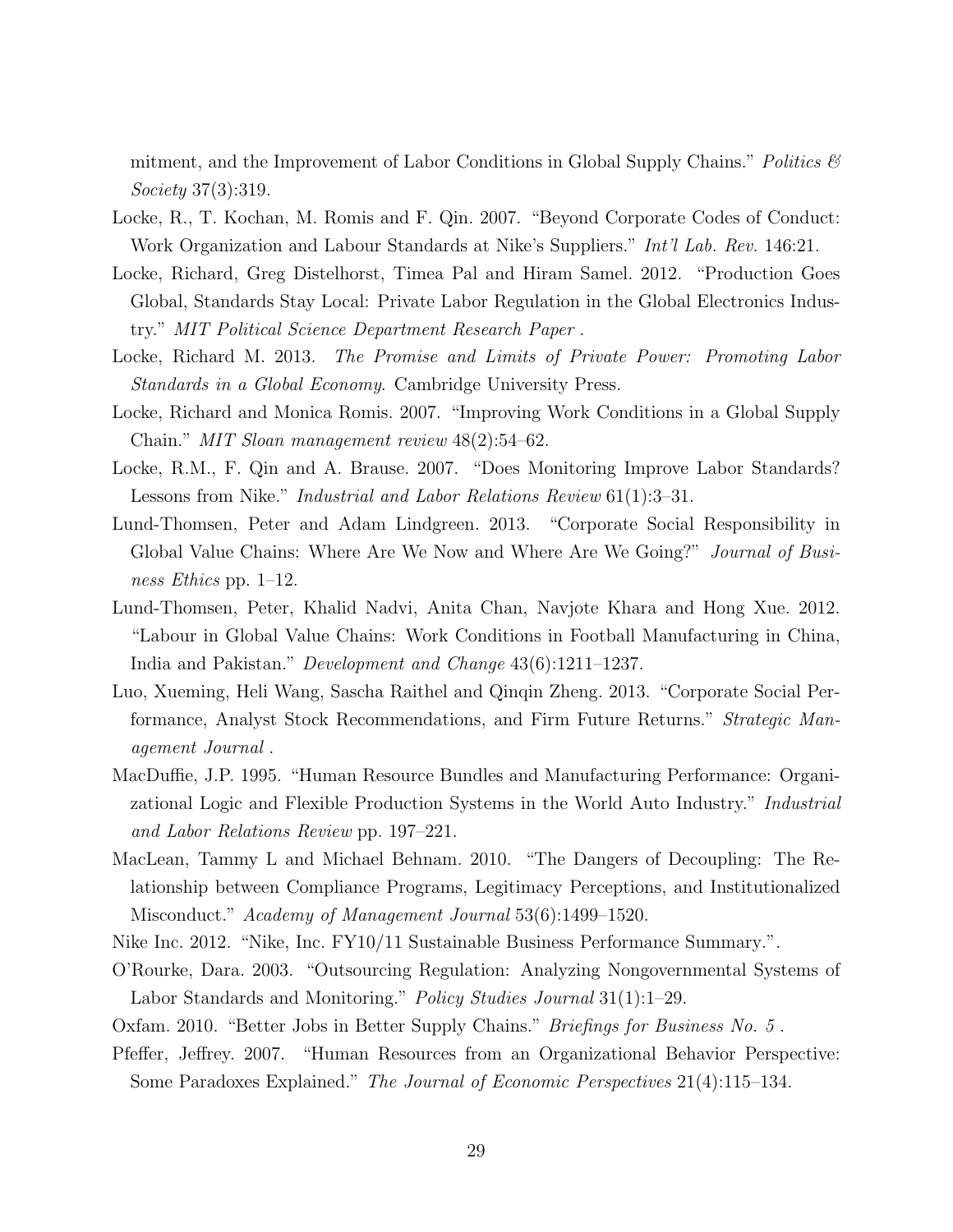- <span id="page-29-0"></span>Porter, Michael E and Mark R Kramer. 2006. "Strategy and Society." *Harvard business* review 84(12):78–92.
- <span id="page-29-6"></span>Pruett, D., J. Merk and N. Ascoly. 2005. Looking for a Quick Fix: How Weak Social Auditing Is Keeping Workers in Sweatshops. Clean Clothes Campaign.
- <span id="page-29-3"></span>Raworth, Kate and Thalia Kidder. 2009. Mimicking 'Lean' in Global Value Chains: It's the Workers who Get Leaned on. In Frontiers of Commodity Chain Research, ed. Jennifer Bair. Stanford University Press.
- <span id="page-29-9"></span>Reich, R.B. 2007. Supercapitalism: The Transformation of Business, Democracy and Everyday Life.
- <span id="page-29-4"></span>Riisgaard, L. 2009. "Global Value Chains, Labor Organization and Private Social Standards: Lessons from East African Cut Flower Industries." World Development 37(2):326–340.
- <span id="page-29-8"></span>Ruggie, J. 2008. Taking Embedded Liberalism Global: The Corporate Connection. In Embedding global markets: An enduring challenge, ed. J. Ruggie. Ashgate Publishing Group pp. 231–238.
- <span id="page-29-11"></span>Ruwanpura, Kanchana N and Neil Wrigley. 2011. "The Costs of Compliance? Views of Sri Lankan Apparel Manufacturers in Times of Global Economic Crisis." Journal of Economic Geography 11(6):1031–1049.
- <span id="page-29-7"></span>Seidman, G. 2007. Beyond the Boycott: Labor Rights, Human Rights, and Transnational Activism. Russell Sage Foundation Publications.
- <span id="page-29-13"></span>Shah, Rachna and Peter T Ward. 2003. "Lean Manufacturing: Context, Practice Bundles, and Performance." Journal of Operations Management 21(2):129–149.
- <span id="page-29-12"></span>Shah, Rachna and Peter T Ward. 2007. "Defining and Developing Measures of Lean Production." Journal of operations management 25(4):785–805.
- <span id="page-29-1"></span>Turban, Daniel B and Daniel W Greening. 1997. "Corporate Social Performance and Organizational Attractiveness to Prospective Employees." Academy of management journal 40(3):658–672.
- <span id="page-29-5"></span>Verité. 2004. Excessive Overtime in Chinese Supplier Factories: Causes, Impacts, and Recommendations for Action. Amherst, MA: Verité Research Paper.
- <span id="page-29-10"></span>Vogel, D. 2008. "Private Global Business Regulation." Annual Review of Political Science 11:261–282.
- <span id="page-29-2"></span>Weaver, Gary R, Linda Klebe Trevino and Philip L Cochran. 1999. "Integrated and Decoupled Corporate Social Performance: Management Commitments, External Pressures, and Corporate Ethics Practices." Academy of Management Journal 42(5):539–552.
- <span id="page-29-14"></span>Weil, David. 2008. "A Strategic Approach to Labour Inspection." International Labour